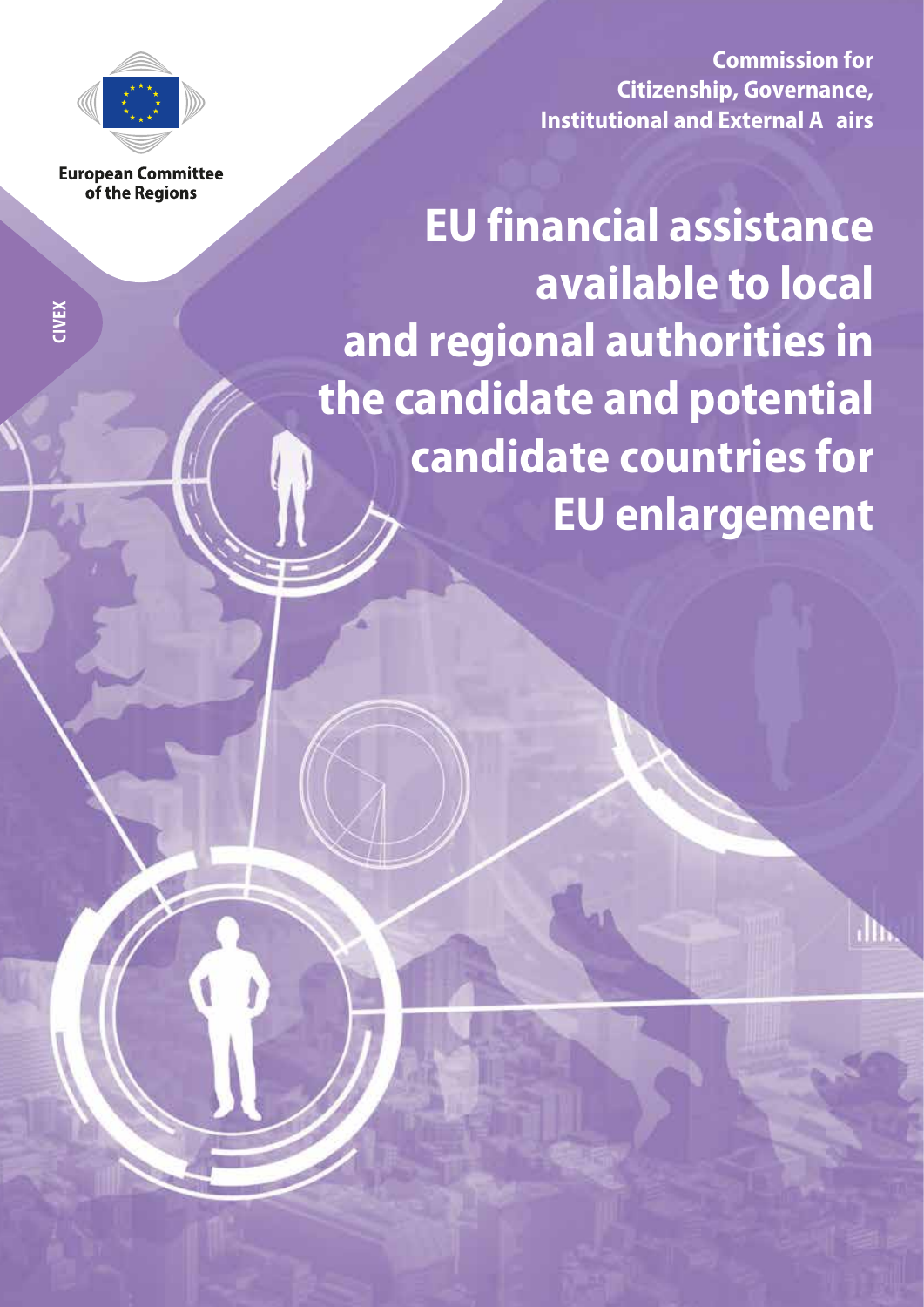© European Union, 2021 Partial reproduction is permitted, provided that the source is explicitly mentioned.

More information on the European Union and the Committee of the Regions is available online at http://www.europa.eu and http://www.cor.europa.eu respectively.

QG-06-21-200-EN-N; ISBN: 978-92-895-1171-1; doi: 10.2863/718776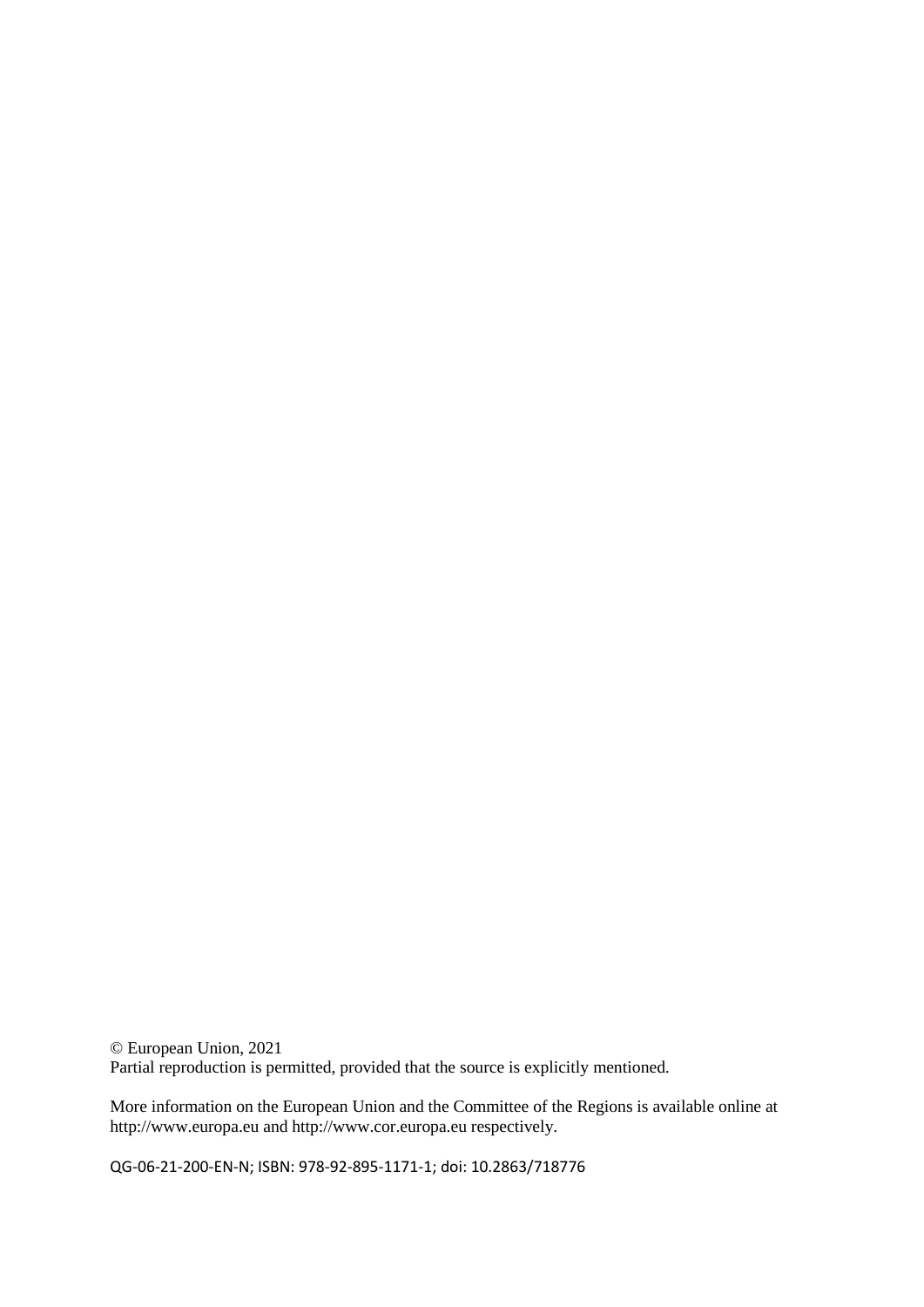**This report was written by Kateryna Karunska, Stanislav Bieliei, Antoine Apprioual, Matías Ibáñez Sales and Katarzyna Sidło (CASE)**

> **It does not represent the official views of the European Committee of the Regions.**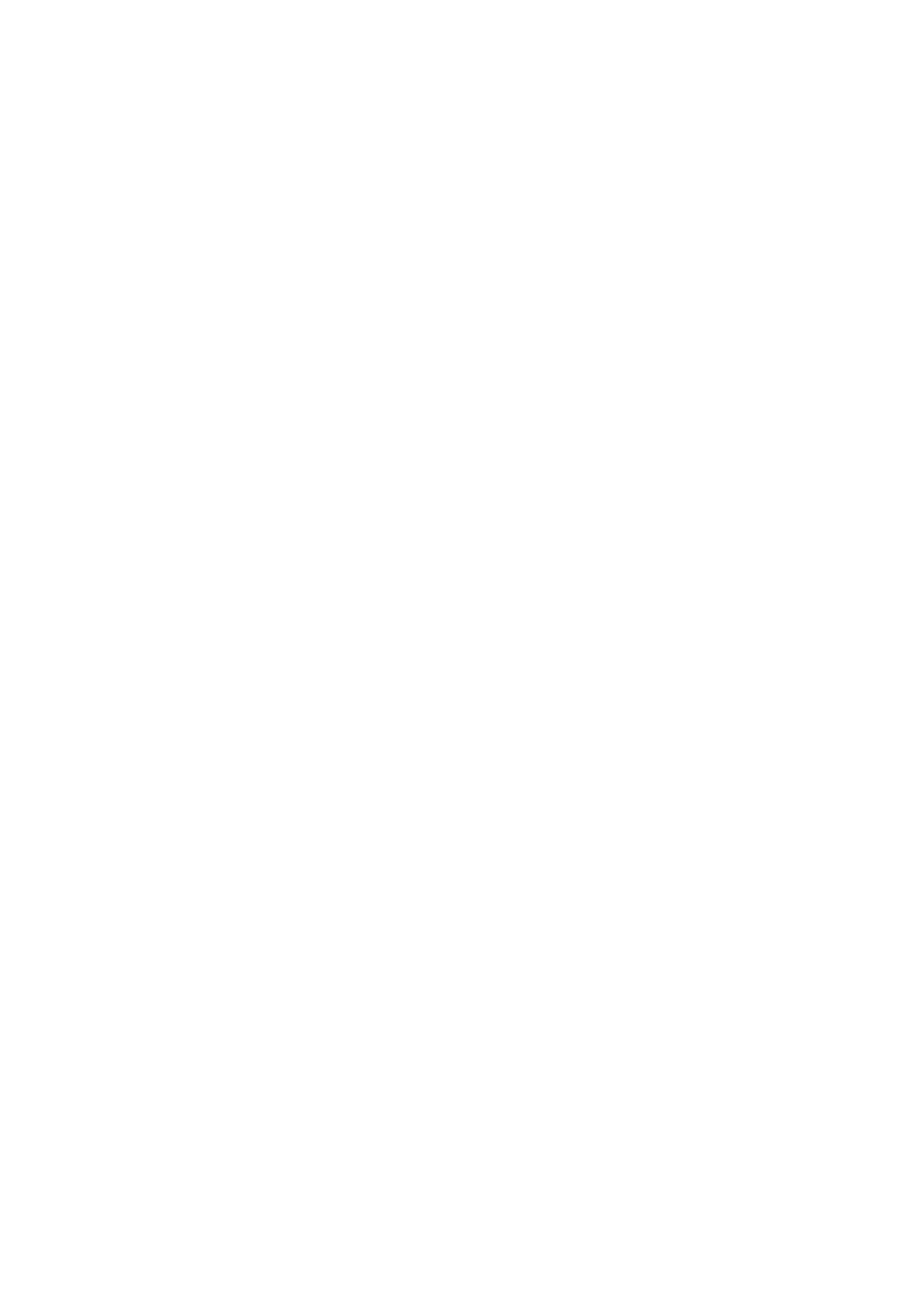# **Contents**

| 1. Introduction                                                               |  |
|-------------------------------------------------------------------------------|--|
| 2. EU financial assistance available to local and regional authorities in the |  |
|                                                                               |  |
|                                                                               |  |
|                                                                               |  |
|                                                                               |  |
| 3.                                                                            |  |
| 4. Financing through the European Bank for Reconstruction and Development     |  |
| 5. Where to find information about new and upcoming funding opportunities?    |  |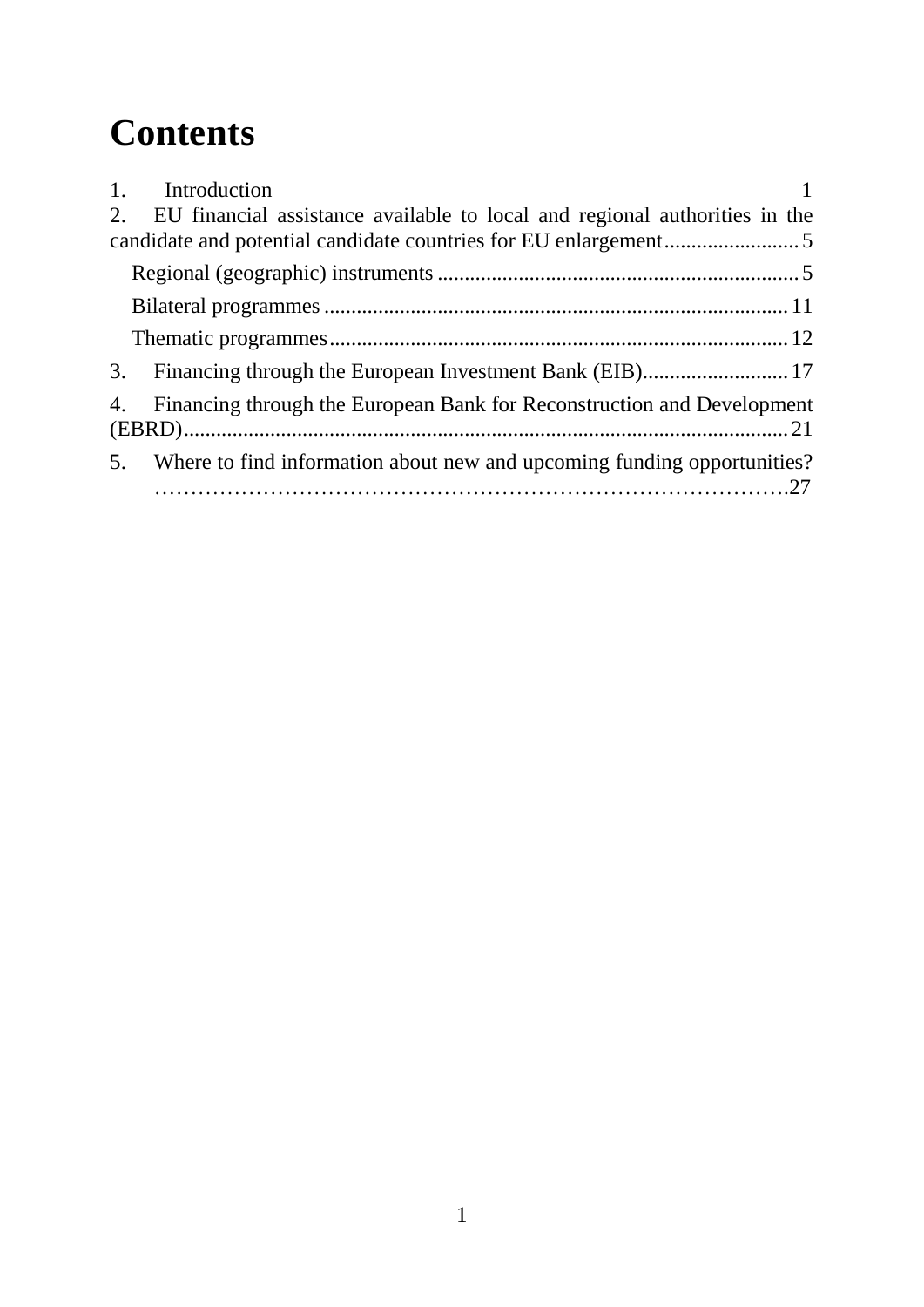# **Abbreviations**

| <b>BiH</b>         | Bosnia and Herzegovina                                      |
|--------------------|-------------------------------------------------------------|
| <b>CBC</b>         | <b>Cross-Border Cooperation</b>                             |
| <b>CEB</b>         | <b>Council of Europe Development Bank</b>                   |
| <b>CERV</b>        | Citizenship, Equality, Rights and Values programme          |
| CO <sub>2</sub>    | <b>Carbon Dioxide</b>                                       |
| CoR                | the European Committee of the Regions                       |
| <b>CSO</b>         | Civil Society Organisation                                  |
| CSO-LA             | Civil Society Organisations and Local Authorities Programme |
| <b>DDPI SEE</b>    | Disaster Preparedness and Prevention Initiative for South   |
|                    | Eastern Europe                                              |
| EaP                | <b>Eastern Partnership</b>                                  |
| EaSI               | EU Programme for Employment and Social Innovation           |
| <b>EBRD</b>        | European Bank for Reconstruction and Development            |
| EC                 | <b>European Commission</b>                                  |
| EIB                | <b>European Investment Bank</b>                             |
| <b>EIDHR</b>       | European Instrument for Democracy and Human Rights          |
| <b>ELENA</b>       | <b>European Local Energy Assistance</b>                     |
| EP                 | European Parliament                                         |
| EU                 | European Union                                              |
| <b>ESCO</b>        | <b>Energy Service Company</b>                               |
| <b>ESF</b>         | <b>European Social Fund</b>                                 |
| <b>EUCO</b>        | European Council                                            |
| <b>GCAP</b>        | <b>Green City Action Plans</b>                              |
| H <sub>2</sub> 020 | Horizon2020                                                 |
| <b>IcSP</b>        | Instrument contributing to Stability and Peace              |
| <b>IPA</b>         | <b>Instrument for Pre-accession Assistance</b>              |
| <b>IFICO</b>       | International Financial Institutions Coordination Office    |
| <b>JASPERS</b>     | Joint Assistance to Support Projects in European Regions    |
| LRAs               | <b>Local and Regional Authorities</b>                       |
| <b>MFF</b>         | <b>Multiannual Financial Framework</b>                      |
| <b>NALAS</b>       | Network of Associations of Local Authorities of South-East  |
|                    | Europe                                                      |
| <b>OECD</b>        | Organisation for Economic Cooperation and Development       |
| <b>RCC</b>         | <b>Regional Cooperation Council</b>                         |
| <b>REEP</b>        | <b>Regional Energy Efficiency Programme</b>                 |
| <b>ReSPA</b>       | Regional School of Public Administration                    |
| ReLOaD             | Regional Programme on Local Democracy                       |
|                    | in the Western Balkans                                      |
| <b>SIGMA</b>       | Support for Improvement in Governance and Management        |
| <b>SMEs</b>        | <b>Small and Medium Sized Enterprises</b>                   |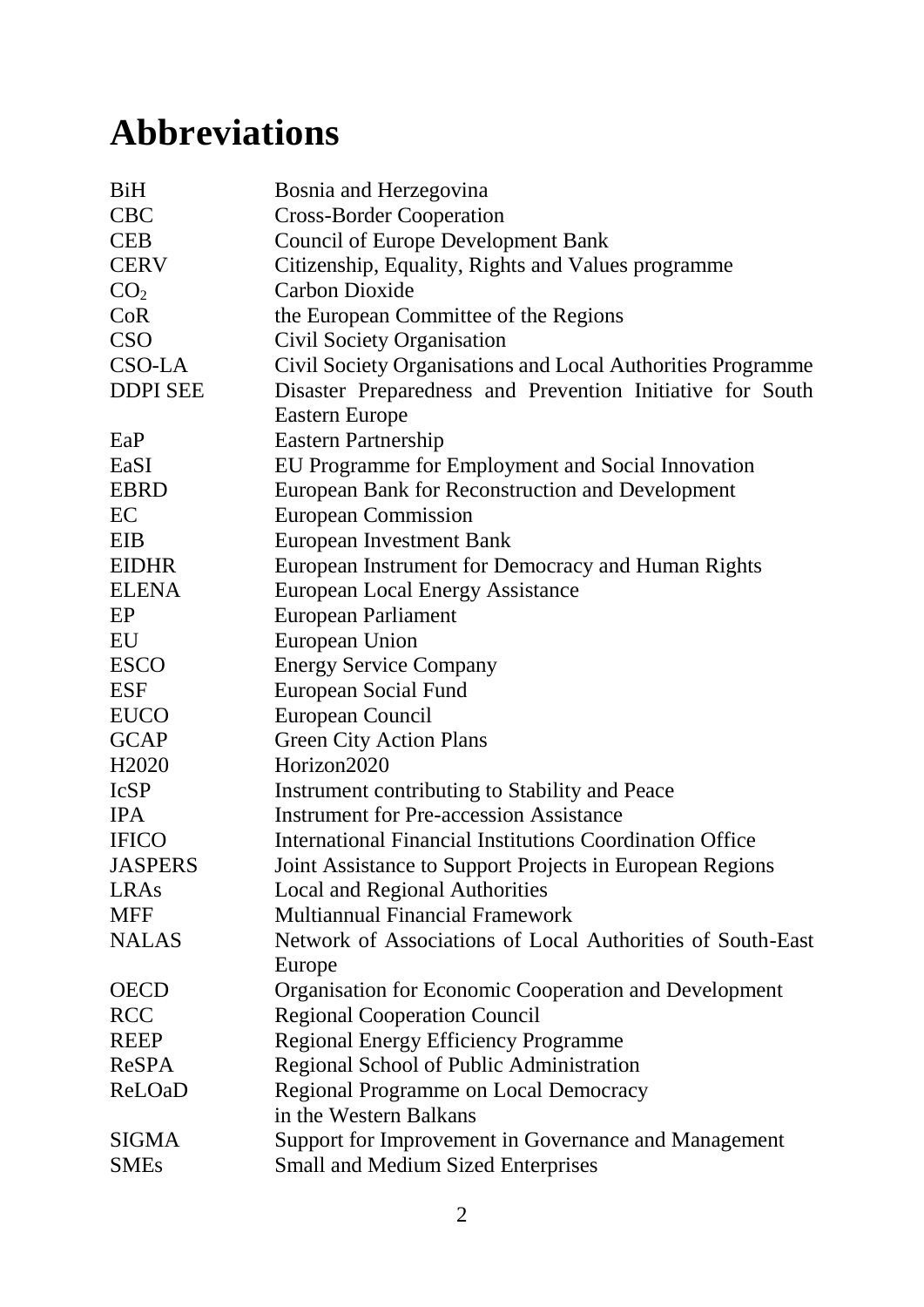| <b>TAIEX</b> | <b>Technical Assistance and Information Exchange</b>         |
|--------------|--------------------------------------------------------------|
| <b>WBIF</b>  | Western Balkans Investment Framework                         |
| WeBSEDFF     | Western Balkans Sustainable Energy Direct Financing Facility |
| WeBSEFF      | Western Balkans Sustainable Financing Facility               |
| <b>YEI</b>   | <b>Youth Employment Initiative</b>                           |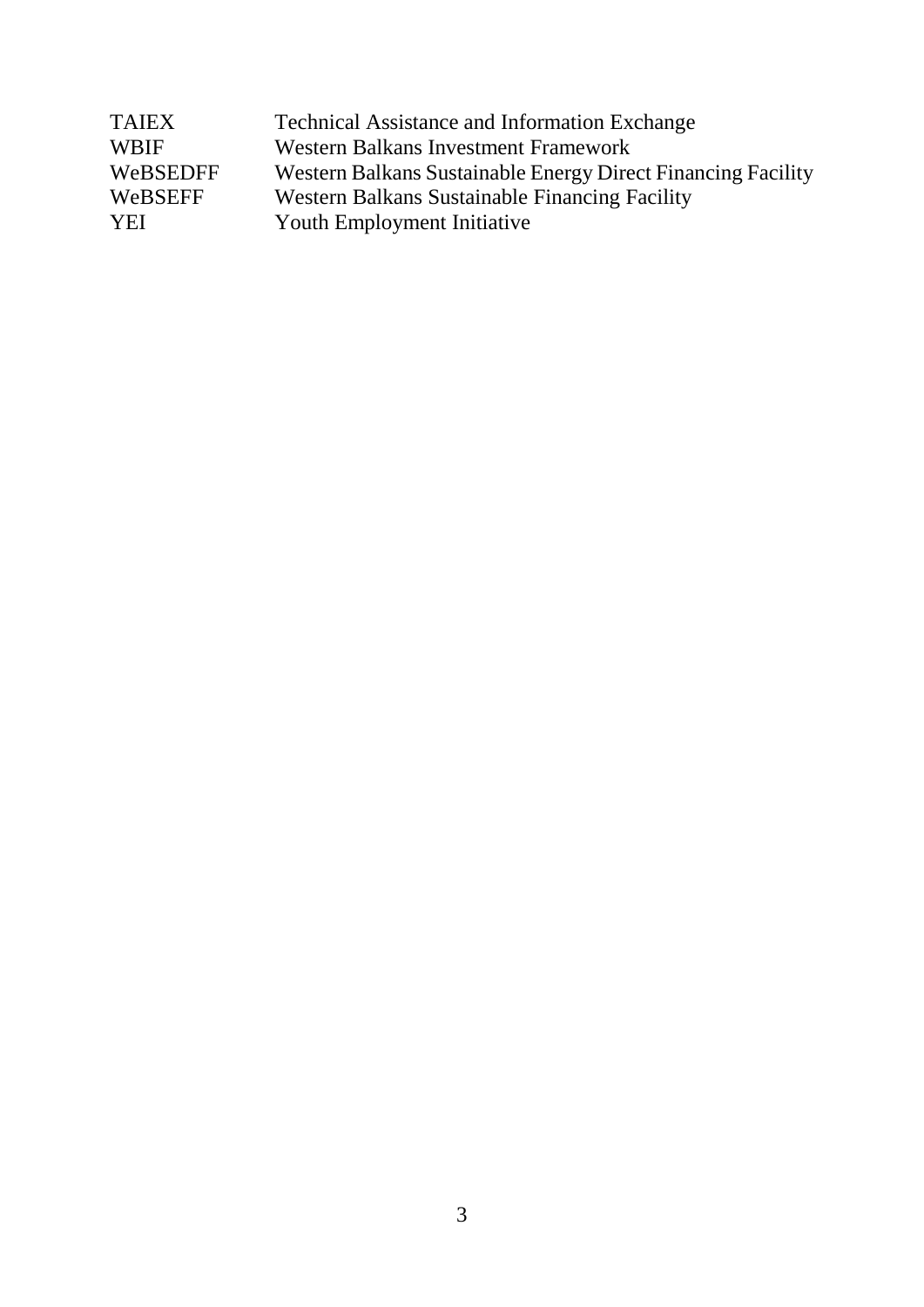# <span id="page-7-0"></span>**1. Introduction**

## **Overview of EU financial assistance to LRAs between 2010-2020**

Over the past decade, the EU has accelerated external action efforts to support local and regional authorities (LRAs) in the enlargement countries, increasingly identifying them as crucial policy actors<sup>1</sup>. During the period 2010-2020, candidate and potential candidate countries received increased funding through a myriad of financial programmes and instruments, with varying levels of involvement of LRAs.

Specifically, the EU financial assistance to LRAs within the Enlargement Region pursued the main objectives of increasing LRA empowerment, fostering their capacities and performance as democratic policy makers and local service providers while improving their national framework conditions in the long term. In this context, EU financial support primarily focused on four types of interventions<sup>2</sup>: (i) improving the LRAs' regulatory and local governance framework<sup>3</sup>; (ii) strengthening the ability of LRAs to fulfil their core mandates by improving their political, financial, and administrative capacities; (iii) improving local infrastructure and LRAs' capacity to deliver core services; and (iv) stimulating local economic development in strategic areas.

During the period 2010-2020, financial support to LRAs in the Enlargement Region was predominantly allocated via bilateral programmes in the framework of the Instrument for Pre-accession Assistance (IPA), with both regional and thematic programmes playing a minor role in terms of financial volume. Serbia was the largest beneficiary country in support allocations for LRAs, and was followed by Albania, Kosovo, Bosnia and Herzegovina, North Macedonia, Montenegro, and Turkey<sup>4</sup>. The bulk of the financial assistance to LRAs was directed towards infrastructure to respond to challenges in terms of local service delivery and to local (economic) development interventions (mainly in Serbia, Kosovo, and Albania). The share of funds aimed at improving LRAs' political,

-

<sup>&</sup>lt;sup>1</sup> [https://ec.europa.eu/neighbourhood-enlargement/sites/near/files/la\\_eval\\_-\\_final\\_report.pdf](https://ec.europa.eu/neighbourhood-enlargement/sites/near/files/la_eval_-_final_report.pdf)

<sup>&</sup>lt;sup>2</sup> For an overview of the type of EU financial support to LRAs, including sectors and implementation modalities, please see: [https://ec.europa.eu/neighbourhood-enlargement/sites/near/files/la\\_eval\\_-\\_annexes.pdf](https://ec.europa.eu/neighbourhood-enlargement/sites/near/files/la_eval_-_annexes.pdf)

<sup>&</sup>lt;sup>3</sup> Contrary to the following categories, which directly target LRAs, this type of intervention targets central governments with the aim to support national reforms in the field of decentralisation and intergovernmental relations.

<sup>4</sup> [https://ec.europa.eu/neighbourhood-enlargement/sites/near/files/la\\_eval\\_-\\_final\\_report.pdf](https://ec.europa.eu/neighbourhood-enlargement/sites/near/files/la_eval_-_final_report.pdf)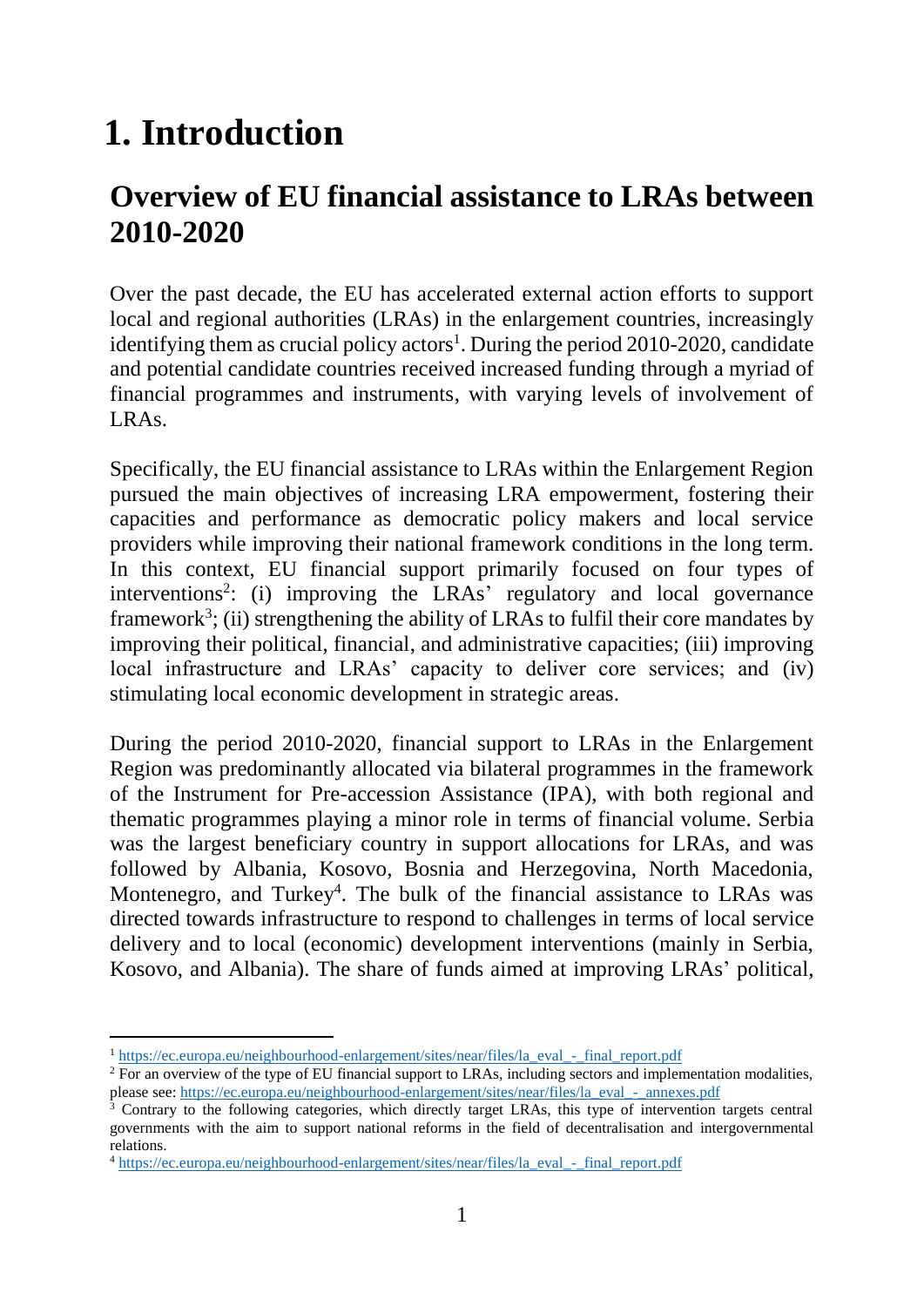financial, and administrative capacities was quite low in comparison, with the exceptions being Bosnia and Herzegovina as well as North Macedonia<sup>5</sup>.

### *IPA-III*

IPA-III, which succeeds IPA-II for the period 2021-2027, is now in force and applies retroactively from 1 January 2021. Following the approval of the Multiannual Financial Framework (MFF) Regulation by the European Parliament (EP) in December 2020, negotiations on IPA-III continued until June 2021, when the European Parliament and the European Council (EUCO) reached a political agreement. On 15 September 2021, the EP adopted a resolution approving the Council's position at first reading with a view to the adoption of IPA-III.

The financial envelope for the implementation of IPA-III will provide nearly EUR 14.2 billion to support candidate countries in key institutional, political, social, and economic reforms that help gradually align them with the EU's rules, standards, policies, and practices with a view to their future accession to the Union.

According to the new framework, IPA-III will bring further adjustments in comparison to its predecessor (IPA-II). The most significant change will be the replacement of pre-defined country envelopes with thematic windows as the key reference for programming and will include both bilateral and multi-country activities under its scope. In this sense, actions under IPA-III should be financed using a thematic approach to maximise the impact of EU assistance while ensuring synergies and coherence with other relevant EU financial programmes and assistance.

The new thematic architecture of IPA-III aims at introducing more funding flexibility in order to respond to evolving needs and unforeseen challenges and incentivising beneficiaries to apply for funding actions based on performancebased criteria, policy relevance, and the maturity of the projects proposed. This new results-based approach will enable the mobilisation of tailored financial assistance to beneficiaries based on their specific situations, needs, and implementation capacities. Moreover, the new IPA-III programming framework aims at further mobilising the leveraging potential of international financial institutions and private partners.

<sup>-</sup><sup>5</sup> For a detailed mapping of EU-targeted financial support to LRAs, including a glossary on implementing partners, final beneficiaries, and associated budgets, please see: [https://ec.europa.eu/neighbourhood](https://ec.europa.eu/neighbourhood-enlargement/sites/near/files/la_eval_-_annexes.pdf)[enlargement/sites/near/files/la\\_eval\\_-\\_annexes.pdf](https://ec.europa.eu/neighbourhood-enlargement/sites/near/files/la_eval_-_annexes.pdf)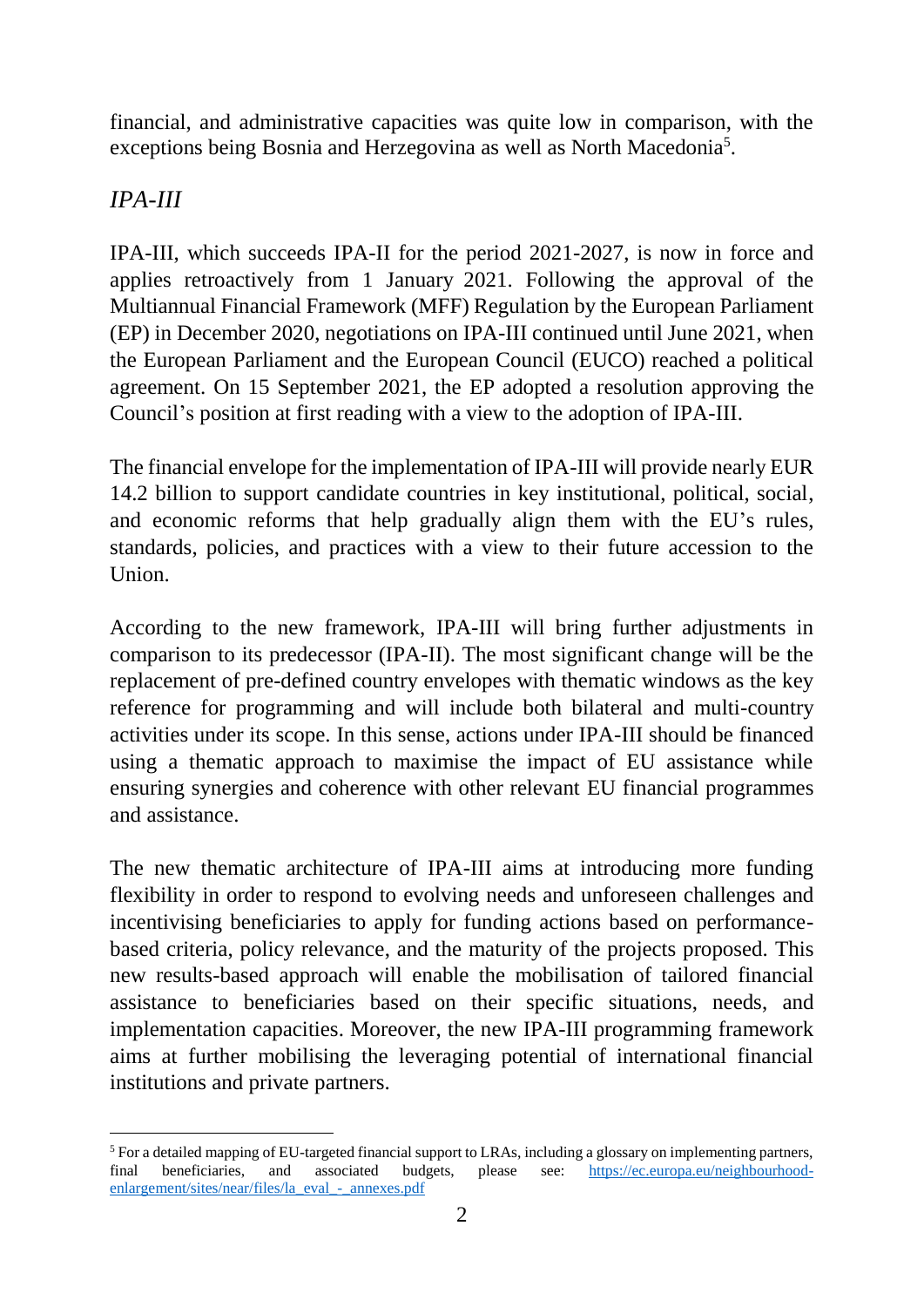In addition, the new IPA-III framework contains a point on the possibility of suspending, reducing, or modulating accordingly the scope and intensity of the financial assistance in the event of significant degradation or persistent lack of progress by a beneficiary in the core areas of democracy, human rights, rule of law, and functioning of democratic institutions.

The European Commission (EC) and the EP committed to a high-level geopolitical dialogue between the two institutions on the implementation of the instrument. This dialogue should allow for more frequent exchanges (at least twice a year) with the EP, and its positions on the implementation of IPA-III will be taken into consideration.

As next steps, the EC will work on the IPA-III Programming Framework, the main strategic document for planning financial assistance and setting priority areas, which is expected to be finalised by December 2021<sup>6</sup>. At the same time, the beneficiary countries will propose specific interventions. Actions within IPA-III are thus expected to commence in early 2022.

*Table 1 Indicative overview of EU financial instruments to become available to LRAs in candidate and potential candidate countries for EU enlargement under the new MFF*<sup>7</sup>

| <b>Dimension</b> | <b>Programme / Instrument</b>                                                                                                                                                                                                                                                                                                                                                                                                                                                                                                                                                                                                      |  |  |
|------------------|------------------------------------------------------------------------------------------------------------------------------------------------------------------------------------------------------------------------------------------------------------------------------------------------------------------------------------------------------------------------------------------------------------------------------------------------------------------------------------------------------------------------------------------------------------------------------------------------------------------------------------|--|--|
| Regional         | Cross-Border Cooperation Programmes (IPA CBC) – to be defined under IPA-III<br>$\bullet$<br>https://ec.europa.eu/regional_policy/en/funding/ipa/cross-border/<br>Western Balkans Investment Framework (WBIF) $-$ to be defined under IPA-III<br>$\bullet$                                                                                                                                                                                                                                                                                                                                                                          |  |  |
|                  | https://www.wbif.eu/                                                                                                                                                                                                                                                                                                                                                                                                                                                                                                                                                                                                               |  |  |
|                  | Regional Programme on Local Democracy in the Western Balkans (ReLOaD)<br>$\bullet$<br>https://www.ba.undp.org/content/bosnia_and_herzegovina/en/home/development-                                                                                                                                                                                                                                                                                                                                                                                                                                                                  |  |  |
|                  | impact/ReLOaD.html                                                                                                                                                                                                                                                                                                                                                                                                                                                                                                                                                                                                                 |  |  |
| <b>Bilateral</b> | IPA-III (TBD, 2021-2027), available at https://www.eesc.europa.eu/en/our-<br>$\bullet$<br>work/opinions-information-reports/opinions/instrument-pre-accession-ipa-iii                                                                                                                                                                                                                                                                                                                                                                                                                                                              |  |  |
| Thematic         | European Social Fund Plus (2021-2027) established by merging the European<br>$\bullet$<br>Social Fund (ESF), the Youth Employment Initiative (YEI), Fund for European Aid<br>to the Most Deprived (FEAD), the EU Programme for Employment and Social<br>Innovation (EaSI), and EU Health Programme https://ec.europa.eu/european-<br>social-fund-plus<br>EU Programme for Employment and Social Innovation (EaSI) – to be defined under<br>$\bullet$<br>IPA-III, for the period 2021-2027 the EaSI programme is becoming a component<br>of the European Social Fund Plus (ESF+) https://ec.europa.eu/european-social-<br>fund-plus |  |  |

<sup>6</sup> [https://ec.europa.eu/neighbourhood-enlargement/news/enlargement-region-european-commission-welcomes](https://ec.europa.eu/neighbourhood-enlargement/news/enlargement-region-european-commission-welcomes-final-adoption-eus-new-eu14-billion-pre_pl)[final-adoption-eus-new-eu14-billion-pre\\_pl](https://ec.europa.eu/neighbourhood-enlargement/news/enlargement-region-european-commission-welcomes-final-adoption-eus-new-eu14-billion-pre_pl)

-

 $7$  Descriptions of active programmes are provided in the main body of the report. Whenever possible, links are provided for programmes that are yet to be specified under the new MFF.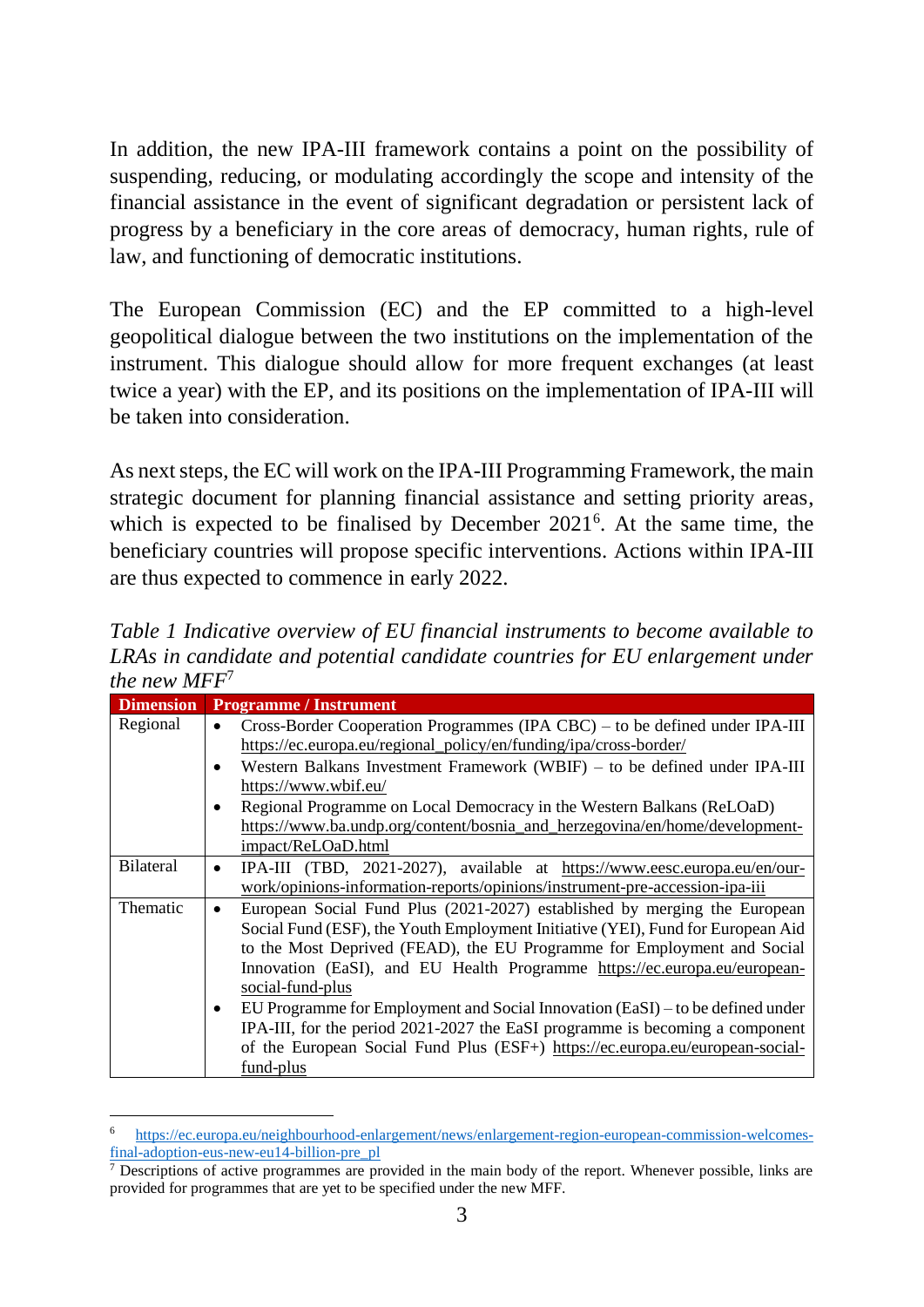|           | Europe for Citizens was replaced by the Citizens, Equality, Rights, and Values       |
|-----------|--------------------------------------------------------------------------------------|
|           | (CERV)<br>defined<br>under<br><b>IPA-III</b><br>programme<br>be<br>to                |
|           | https://ec.europa.eu/info/funding-                                                   |
|           | tenders/opportunities/portal/screen/programmes/cerv                                  |
| ٠         | European Instrument for Democracy and Human Rights $(EIDHR)$ – to be defined         |
|           | under<br>$IPA-III$<br>https://www.euro-                                              |
|           | access.eu/programm/european instrument for democracy and human rights                |
| $\bullet$ | Instrument contributing to Stability and Peace (IcSP) – to be defined under IPA-III, |
|           | https://icspmap.eu/                                                                  |
| ٠         | Civil Society Organisations and Local Authorities (CSO-LA) – to be defined under     |
|           | <b>IPA-III</b>                                                                       |
| ٠         | Humanitarian Aid and Civil Protection – to be defined under IPA-III                  |
| ٠         | Creative Europe (2021-2027) https://ec.europa.eu/culture/news/creative-europe-       |
|           | 2021-2027-programme-launch                                                           |
| ٠         | Erasmus+ (2021-2027) https://erasmusplus.org.pl/                                     |
| $\bullet$ | Horizon<br>Europe (2021-2027)<br>https://ec.europa.eu/info/research-and-             |
|           | innovation/funding/funding-opportunities/funding-programmes-and-open-                |
|           | calls/horizon-europe_en                                                              |
| $\bullet$ | Support for Improvement in Governance and Management (Sigma) – to be defined         |
|           | under IPA-III http://www.sigmaweb.org/                                               |
| $\bullet$ | The Technical Assistance and Information Exchange $(TAIEX)$ – to be defined          |
|           | IPA-III https://ec.europa.eu/neighbourhood-enlargement/funding-and-<br>under         |
|           | technical-assistance/taiex_pl                                                        |
|           | Twinning http://ec.europa.eu/twinning                                                |

*Source: Own elaboration.*

#### *COVID-19-related assistance*

The EU is set to support the post-COVID-19 recovery of the most vulnerable neighbouring countries. The European Investment Bank (EIB) has already increased the funding dedicated to Western Balkan countries up to EUR 873 million in 2020, with EUR 531 million allocated to construction and the modernisation of transport infrastructure and EUR 320 million aimed at supporting SMEs (as of October  $2021$ <sup>8</sup>. The EU relief measures focus on addressing short-term needs and mitigating the immediate socioeconomic consequences of the pandemic, as well as strengthening the water, sanitation, and healthcare systems.

About EUR 20 billion will thus be provided by the EU, its Member States, and relevant financial institutions (i.e., EIB and EBRD) through the dedicated "Team Europe" package<sup>9</sup>. A total of EUR 800 billion will be addressed to the Western Balkans and Turkey. The majority of these funds are, however, delivered to the national authorities, with LRAs benefiting from them in an indirect way.

 $\overline{a}$ <sup>8</sup> <https://www.eib.org/en/press/all/2021-040-the-eib-group-boosts-financing-for-the-western-balkans-in-2020>

<sup>9</sup> [https://ec.europa.eu/commission/presscorner/detail/en/ip\\_20\\_604](https://ec.europa.eu/commission/presscorner/detail/en/ip_20_604)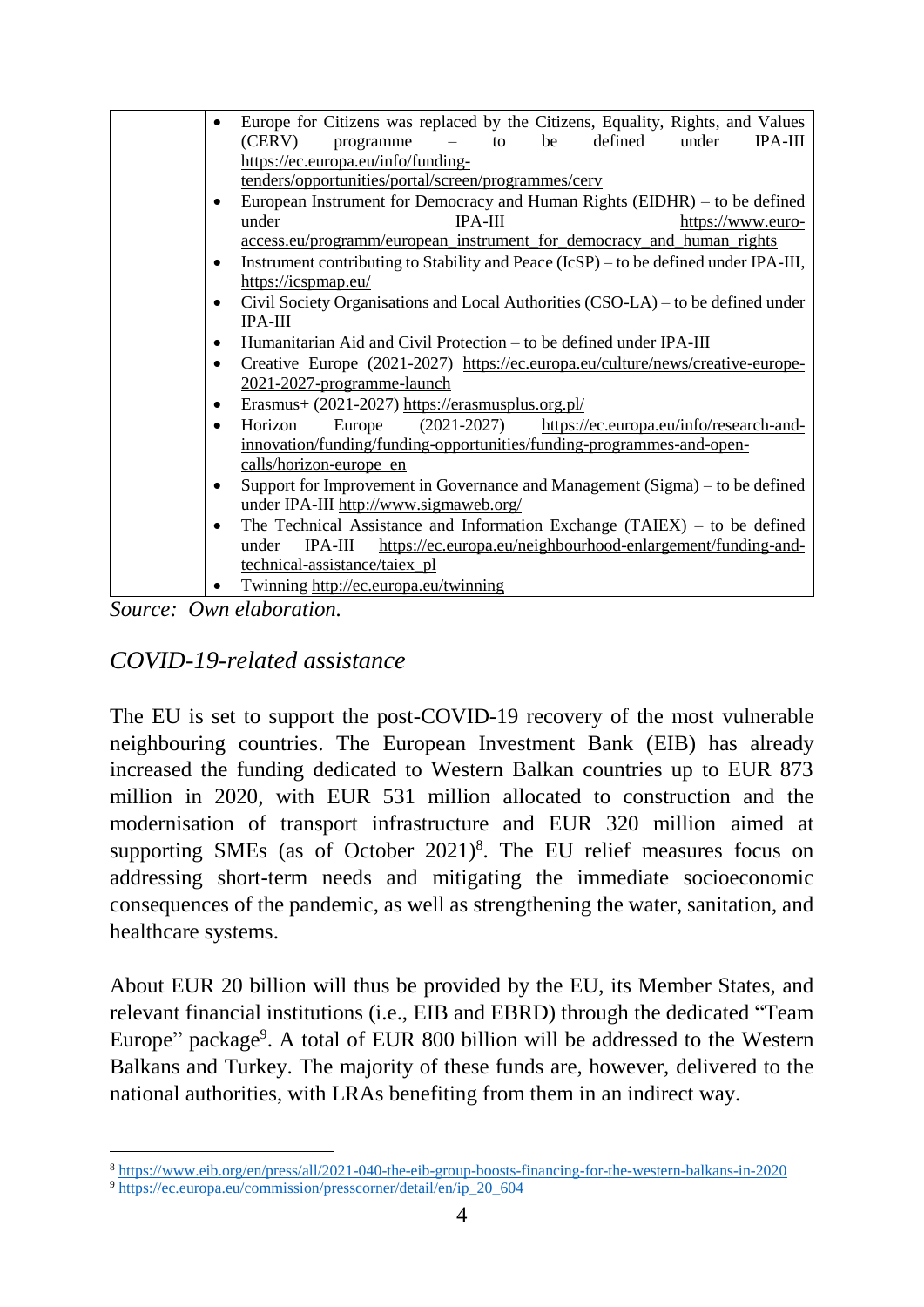# <span id="page-11-0"></span>**2. EU financial assistance available to local and regional authorities in the candidate and potential candidate countries for EU enlargement**

## <span id="page-11-1"></span>**Regional (geographic) instruments**

*Cross-Border Cooperation Programme (CBC)*

European Cross-Border Cooperation (CBC), also known as Interreg A, is one of the key priorities of the IPA, supporting cooperation between bordering regions from at least two different countries and aiming to tackle mutually agreed upon common challenges in order to reinforce the regions' steady growth potential, while enhancing the cooperation process for the purposes of the overall development of the EU and the candidate and potential candidate countries.

The geographical focus of the IPA-CBC programmes is on: Bulgaria, Croatia, Greece, Hungary, Italy, and Romania on the one hand, and Albania, Bosnia and Herzegovina, North Macedonia, Montenegro, Serbia, and Turkey on the other. Each of the individual projects is managed separately. Detailed information on the projects can be found in the respective programmes' websites:

- Bulgaria / Serbia: [http://www.ipacbc-bgrs.eu](http://www.ipacbc-bgrs.eu/)
- Bulgaria / Turkey: [http://www.ipacbc-bgtr.eu](http://www.ipacbc-bgtr.eu/)
- Bulgaria / North Macedonia: [http://www.ipa-cbc-007.eu](http://www.ipa-cbc-007.eu/)
- Croatia / Serbia: [https://www.interreg-croatia-serbia2014-2020.eu](https://www.interreg-croatia-serbia2014-2020.eu/)
- Croatia / Bosnia and Herzegovina / Montenegro: [https://www.interreg-hr](https://www.interreg-hr-ba-me2014-2020.eu/)[ba-me2014-2020.eu](https://www.interreg-hr-ba-me2014-2020.eu/)
- Greece / Albania: [https://greece-albania.eu](https://greece-albania.eu/)
- Greece / North Macedonia: [http://www.ipa-cbc-programme.eu](http://www.ipa-cbc-programme.eu/)
- Hungary / Serbia: [http://www.interreg-ipa-husrb.com](http://www.interreg-ipa-husrb.com/)
- Italy /Albania / Montenegro: [https://www.italy-albania-montenegro.eu](https://www.italy-albania-montenegro.eu/)
- Romania / Serbia: [http://www.romania-serbia.net](http://www.romania-serbia.net/)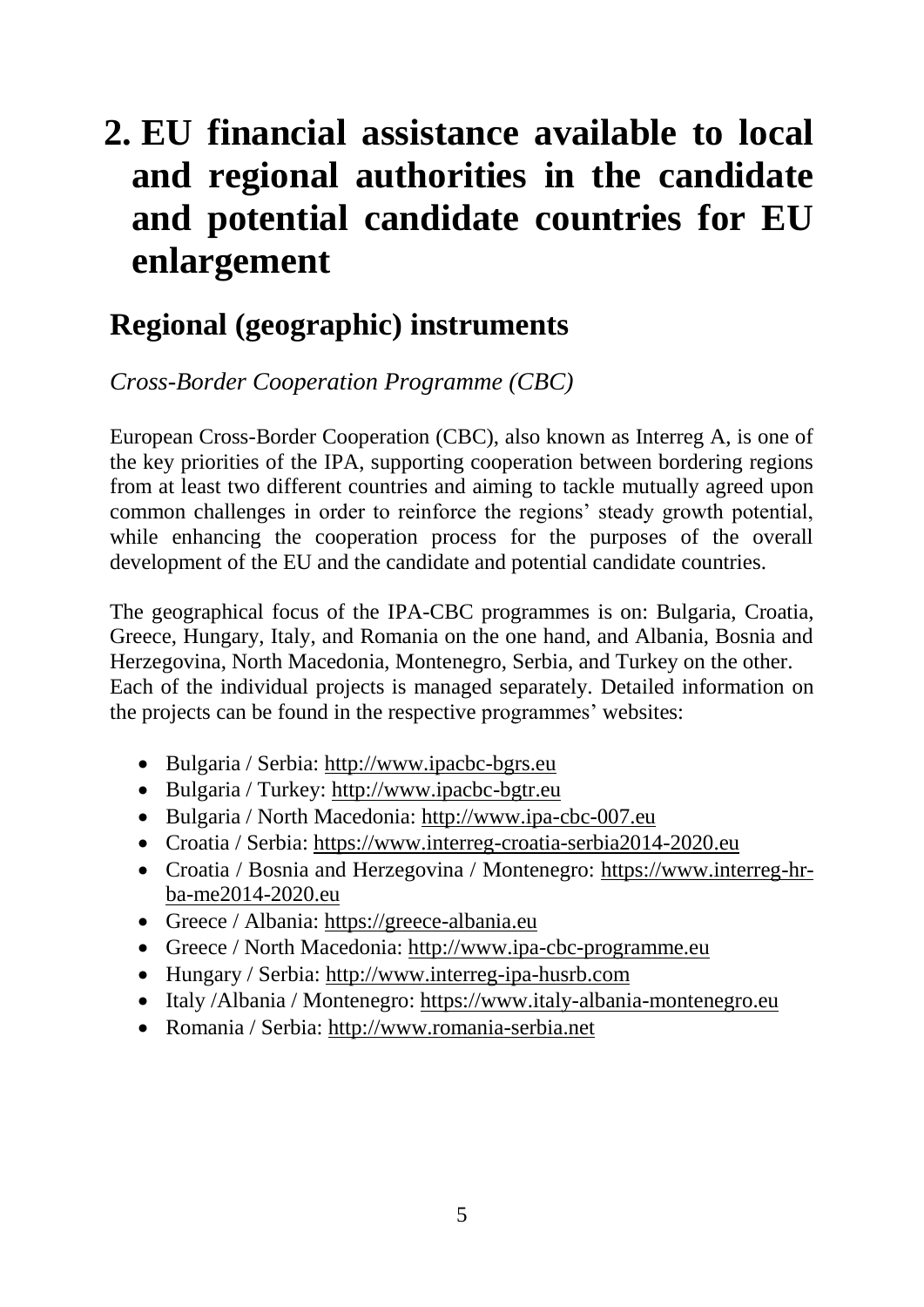*Contact point:*

#### **IPA-CBC Bulgaria – Serbia:**

Managing national authority: Ministry of Regional Development and Public Works, Directorate of Territorial Cooperation Management <http://www.ipacbc-bgrs.eu/contact>

Managing national authority: Ministry of European Integration, Department for cross-border and transnational cooperation programmes and cooperation with local and regional authorities and organisations for more efficient use of funds <https://www.mei.gov.rs/>

#### **IPA-CBC Bulgaria – Turkey:**

Managing national authority: Ministry of Regional Development and Public Works, Directorate of Territorial Cooperation Management <http://www.ipacbc-bgtr.eu/contact>

Managing national authority: Directorate for EU Affairs, General Directorate of Financial Cooperation and Project Implementation [https://www.ab.gov.tr/contact\\_11\\_en.html](https://www.ab.gov.tr/contact_11_en.html)

#### **IPA-CBC Bulgaria – Republic of North Macedonia:**

Managing national authority: Ministry of Regional Development and Public Works, Directorate of Territorial Cooperation Management <http://www.ipacbc-bgrs.eu/contact>

Managing national authority: Ministry of Local Self-Government <https://vlada.mk/MLS>

#### **IPA-CBC Croatia – Serbia:**

Managing national authority: Ministry of Regional Development and EU funds of the Republic of Croatia [https://www.interreg-croatia-serbia2014-](https://www.interreg-croatia-serbia2014-2020.eu/contacts/) [2020.eu/contacts/](https://www.interreg-croatia-serbia2014-2020.eu/contacts/)

#### **IPA-CBC Croatia – Bosnia and Herzegovina – Montenegro:**

Managing national authority: Ministry of Regional Development and EU funds of the Republic of Croatia [https://www.interreg-hr-ba-me2014-](https://www.interreg-hr-ba-me2014-2020.eu/contacts/) [2020.eu/contacts/](https://www.interreg-hr-ba-me2014-2020.eu/contacts/)

#### **IPA-CBC Greece – Albania:** Managing national authority of European Territorial Cooperation Programmes <https://interreg.gr/en/contact/phone-book/>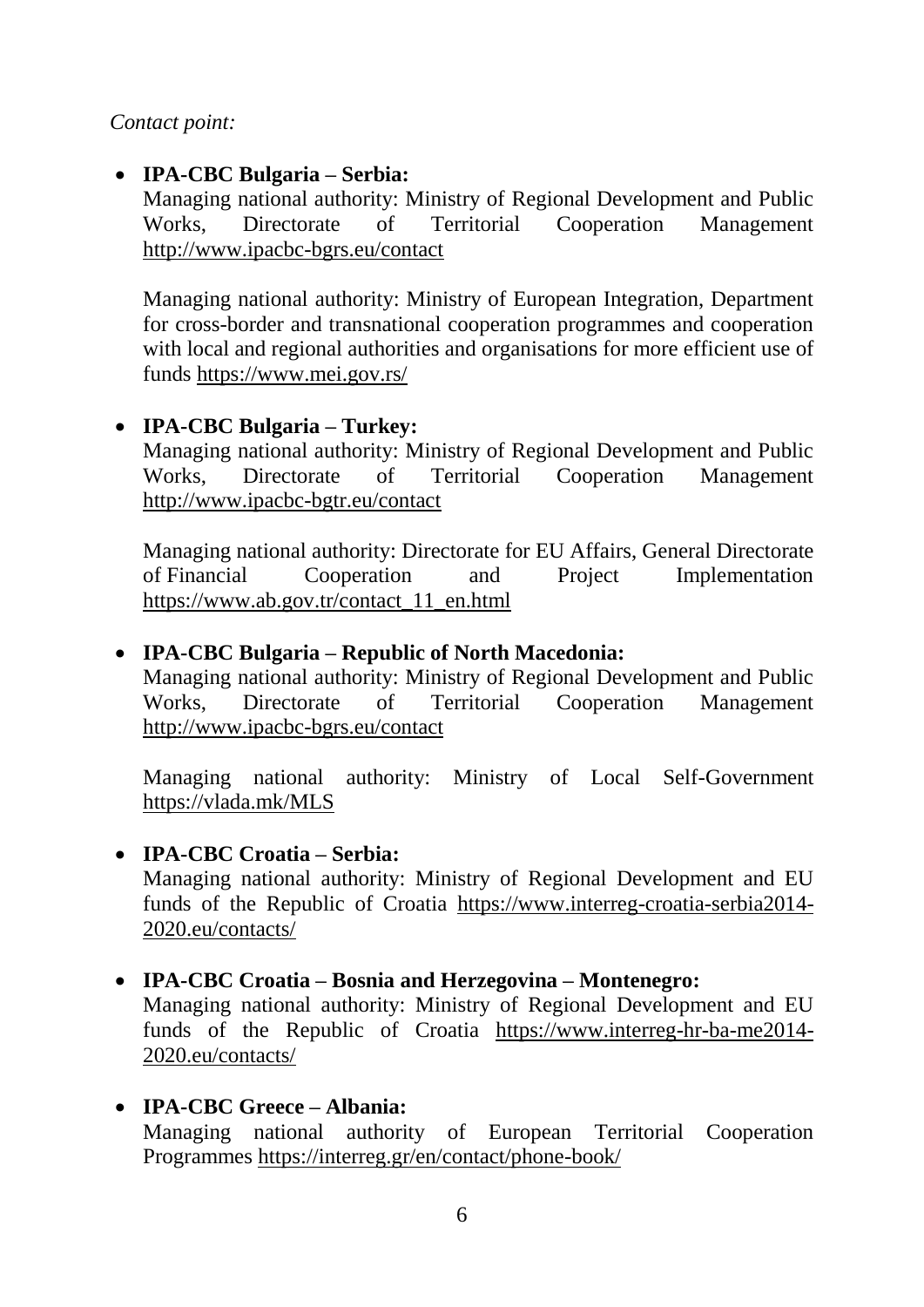#### **IPA-CBC Greece – Republic of North Macedonia:**

Managing national authority of European Territorial Cooperation Programmes <https://interreg.gr/en/contact/phone-book/>

#### **IPA-CBC Hungary – Serbia:** Joint Secretariat: [https://www.szpi.hu/interreg---ipa-hungary-serbia-cross](https://www.szpi.hu/interreg---ipa-hungary-serbia-cross-border-cooperation-programme)[border-cooperation-programme](https://www.szpi.hu/interreg---ipa-hungary-serbia-cross-border-cooperation-programme)

#### **IPA-CBC Italy – Albania – Montenegro:** Managing national authority: Department for Economic Development, Innovation, Education, Training and Employment - Research, Innovation and Institutional Capacity Unit [https://www.italy-albania-montenegro.eu/contact](https://www.italy-albania-montenegro.eu/contact-usJoint)[usJoint](https://www.italy-albania-montenegro.eu/contact-usJoint)

#### **IPA-CBC Romania – Serbia:**

Managing national authority: Ministry of Development, Public Works and Administration<https://www.mlpda.ro/pages/contact514>

Manging national authority: Ministry of European Integration <https://www.mei.gov.rs/srp/kontakt/>

#### **Example of a Project successfully funded in the candidate and potential candidate countries for EU enlargement**

*Fit For the Needs – Raise opportunities for underdeveloped areas*

Date: 1.04.2021-30.09.2022

Programme: CBCP Serbia-North Macedonia 2016-2020

EU contribution/Budget: EUR 188,958

Beneficiaries: Serbia, North Macedonia

Description: Throughout the project innovative and sustainable agricultural practices were used to increase the employability among the rural populations (in particular women and youth) in selected border municipalities of Serbia and North Macedonia. Citizens as well as representatives of LRAs, chambers of commerce and labour unions were all targeted to achieve the goals of the project.

For more information see:

[https://eu.rs-mk.org/fit-for-the-needs-raise-opportunities-for-underdeveloped](https://eu.rs-mk.org/fit-for-the-needs-raise-opportunities-for-underdeveloped-areas-2/)[areas-2/](https://eu.rs-mk.org/fit-for-the-needs-raise-opportunities-for-underdeveloped-areas-2/)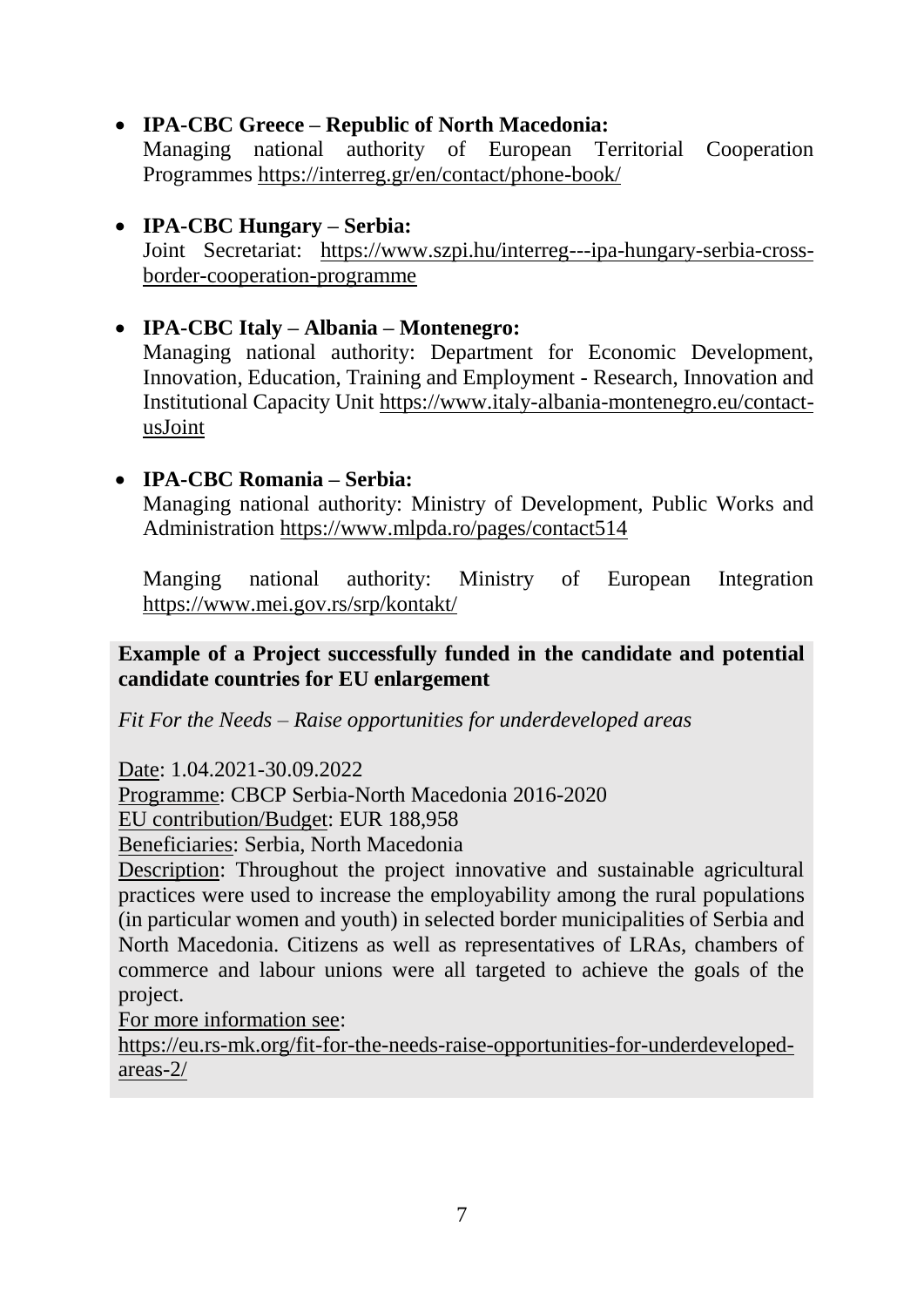## *Western Balkans Investment Framework (WBIF)*

The Western Balkans Investment Framework (WBIF) supports EU enlargement and socio-economic development in Albania, Bosnia and Herzegovina, Kosovo, the Republic of North Macedonia, Montenegro, and Serbia. Established in 2009, it is a joint initiative of the EC, the Council of Europe Development Bank (CEB), the EBRD, the EIB, the World Bank Group, KfW Development Bank, and a number of bilateral donors. Through the facility, support is provided for the preparation and execution of priority investments in line with regional and national strategies, leveraging grants (from the IPA and 20 bilateral donors) and loans from participating financial institutions with national financing (blending mechanism). Sectors covered include energy, environment, social, transport, digital infrastructure, and private sector development initiatives. The facility targets projects with region-wide and connectivity impacts. Eligible projects are identified and proposed by country beneficiaries through their National Investment Committee and Single Project Pipeline and are submitted via the National IPA Coordinators in response to specific calls for proposals<sup>10</sup>.

#### *Contact point:*

 **Assistance in preparing grant applications**: International Financial Institutions Coordination Office (IFICO) <https://wbif.eu/about/wbif-contacts>

#### **National IPA Coordinators:**

- **Albania:** Chief Negotiator for the Development of Accession Negotiations of Republic of Albania to the European Union [https://www.wbif.eu/about/wbif](https://www.wbif.eu/about/wbif-contacts)[contacts](https://www.wbif.eu/about/wbif-contacts)
- BiH: Director of Directorate for European Integration [http://www.vijeceministara.gov.ba/kontakt/default.aspx?id=1922&langTag=](http://www.vijeceministara.gov.ba/kontakt/default.aspx?id=1922&langTag=en-US) [en-US](http://www.vijeceministara.gov.ba/kontakt/default.aspx?id=1922&langTag=en-US)
- **Kosovo:** Department of Development Assistance, Office of the Prime Minister<http://mei-ks.net/en/contact>
- **Montenegro:** Deputy Chief Negotiator, European Integration Office <https://kei.gov.me/kontakt>
- **North Macedonia:** Deputy Prime Minister for European Affairs [https://www.sep.gov.mk](https://www.sep.gov.mk/)
- **Serbia:** Minister for European Integration https://www.mei.gov.rs/srp/kontakt/

<sup>-</sup><sup>10</sup> <https://www.wbif.eu/about-the-wbif/how-to-apply-for-a-wbif-grant->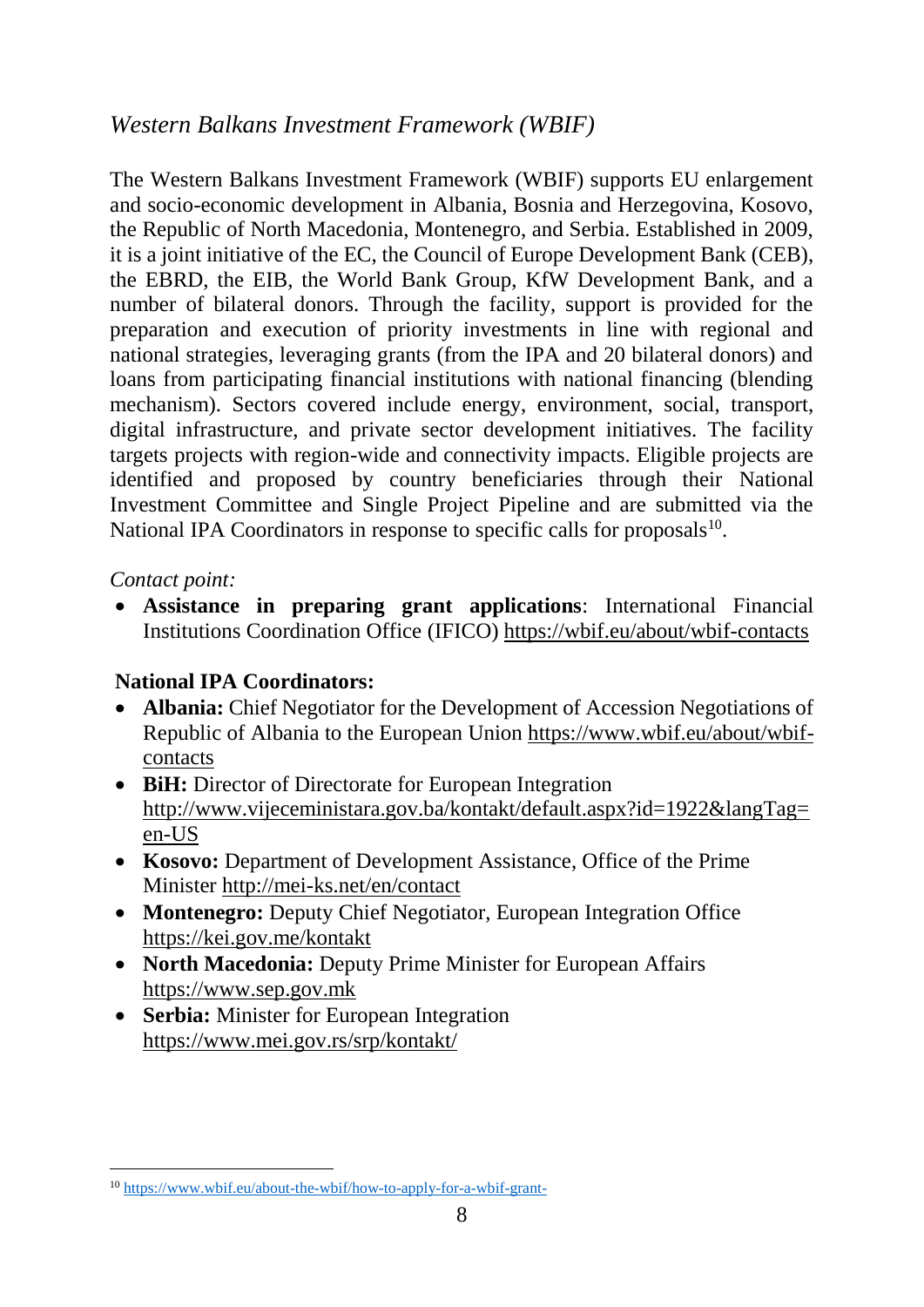### *Regional Programme on Local Democracy in the Western Balkans 2 (ReLOaD2)*

The ReLOaD2<sup>11</sup> initiative (2021-2024), with a total budget of EUR 12.63 million, is a continuation of the ReLOaD initiative<sup>12</sup> financed by the EU and implemented by the UNDP (2017-2020) which aimed to support the EU integration process in the Western Balkans and strengthen local democracies. This is mainly done through the facilitation of cooperation between LRAs and civil society representatives, the empowerment of the latter, and the establishment of a networking platform for the exchange of best practices between the Western Balkan countries. A total of 50 LRAs from Albania, Bosnia and Herzegovina, Kosovo, North Macedonia, Montenegro, and Serbia are eligible to participate in the initiative.

#### *Contact point:*

- **Albania:** Regional UNDP Office [https://www.al.undp.org/content/albania/en/home/projects/albania-local](https://www.al.undp.org/content/albania/en/home/projects/albania-local-democracy-programme.html)[democracy-programme.html](https://www.al.undp.org/content/albania/en/home/projects/albania-local-democracy-programme.html)
- **BiH:** Regional UNDP Office [https://www.ba.undp.org/content/bosnia\\_and\\_herzegovina/en/home/about](https://www.ba.undp.org/content/bosnia_and_herzegovina/en/home/about-us/contact-us.html)[us/contact-us.html](https://www.ba.undp.org/content/bosnia_and_herzegovina/en/home/about-us/contact-us.html)
- **Montenegro:** Regional UNDP Office [https://www.me.undp.org/content/montenegro/en/home/projects/regional](https://www.me.undp.org/content/montenegro/en/home/projects/regional-programme-on-local-democracy-in-the-western-balkans-2--.html)[programme-on-local-democracy-in-the-western-balkans-2--.html](https://www.me.undp.org/content/montenegro/en/home/projects/regional-programme-on-local-democracy-in-the-western-balkans-2--.html)
- **North Macedonia**: Regional UNDP Office [https://www.mk.undp.org/content/north](https://www.mk.undp.org/content/north-macedonia/en/home/projects/Regional-Programme-on-Local-Democracy-in-the-Western-Balkans.html)[macedonia/en/home/projects/Regional-Programme-on-Local-Democracy-in](https://www.mk.undp.org/content/north-macedonia/en/home/projects/Regional-Programme-on-Local-Democracy-in-the-Western-Balkans.html)[the-Western-Balkans.html](https://www.mk.undp.org/content/north-macedonia/en/home/projects/Regional-Programme-on-Local-Democracy-in-the-Western-Balkans.html)
- **Serbia:** Regional UNDP Office [https://www.rs.undp.org/content/serbia/en/home/projects/regionalni](https://www.rs.undp.org/content/serbia/en/home/projects/regionalni-program-lokalne-demokratije-na-zapadnom-balkanu-2--re.html)[program-lokalne-demokratije-na-zapadnom-balkanu-2--re.html](https://www.rs.undp.org/content/serbia/en/home/projects/regionalni-program-lokalne-demokratije-na-zapadnom-balkanu-2--re.html)
- **Kosovo: Regional UNDP Office**  [https://www.ks.undp.org/content/kosovo/en/home/operations/projects/povert](https://www.ks.undp.org/content/kosovo/en/home/operations/projects/poverty_reduction/regional-programme-on-local-democracy-in-the-western-balkans--re.html) [y\\_reduction/regional-programme-on-local-democracy-in-the-western](https://www.ks.undp.org/content/kosovo/en/home/operations/projects/poverty_reduction/regional-programme-on-local-democracy-in-the-western-balkans--re.html)[balkans--re.html](https://www.ks.undp.org/content/kosovo/en/home/operations/projects/poverty_reduction/regional-programme-on-local-democracy-in-the-western-balkans--re.html)

 $\overline{a}$ 

<sup>&</sup>lt;sup>11</sup> [https://www.ba.undp.org/content/bosnia\\_and\\_herzegovina/en/home/development-impact/ReLOaD.html](https://www.ba.undp.org/content/bosnia_and_herzegovina/en/home/development-impact/ReLOaD.html)

<sup>&</sup>lt;sup>12</sup> <https://open.undp.org/projects/00089306>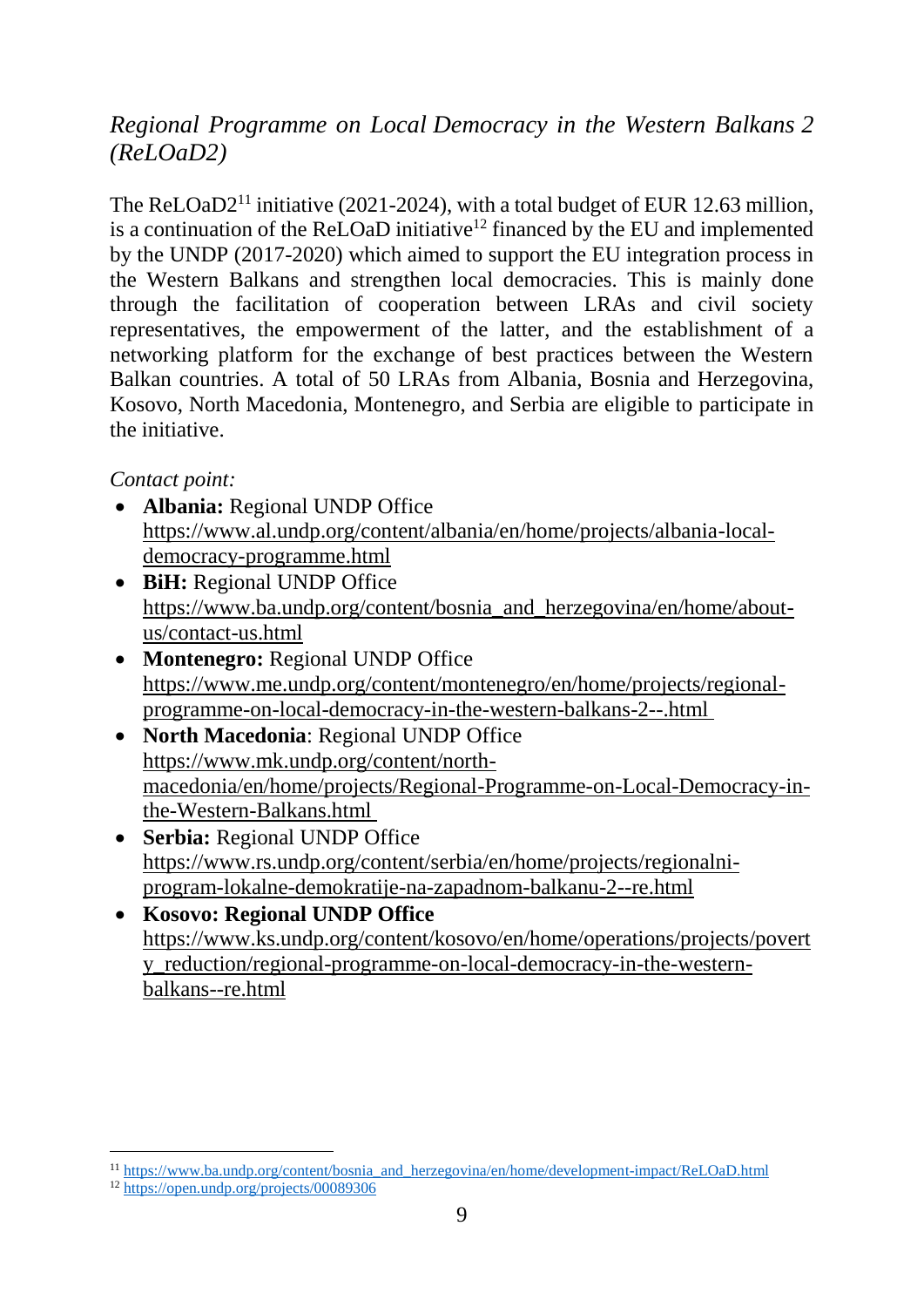#### **Example of a Project successfully funded in the candidate and potential candidate countries for EU enlargement**

*Vitac - incubator for organic beekeeping*

Date: 09.2021-04.2022

Programme: ReLOaD

Beneficiaries: North Macedonia, municipality of Kavadarci

Description: The end goal of the project is revival of rural communities in the North Macedonian municipality of Kavadarci through encouraging inhabitants to remain in their settlements. To this end, the project focuses on creating employment opportunities in the field of organic beekeeping. The main target groups of the project are young people and women (in particular single mothers and vulnerable groups) who are offered theoretical and practical trainings as well as free advice and guidance.

For more information see:

<span id="page-16-0"></span>https://eulocaldemocracy4wb.org/en/regional-reach/republic-of-northmacedonia/Vitac-incubator-for-organic-beekeeping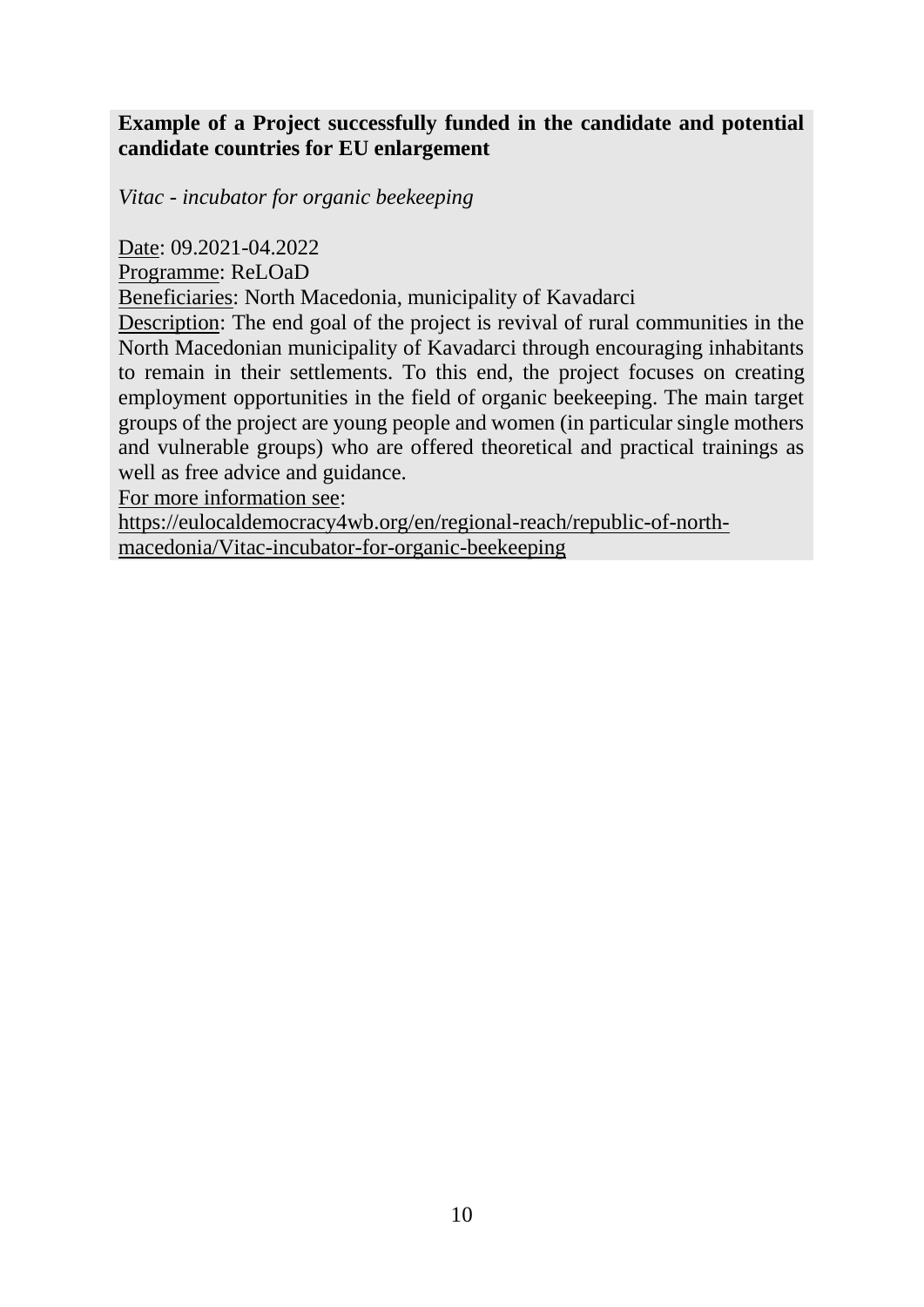## **Bilateral programmes**

Under the IPA-III, unlike under its predecessor, the pre-defined country envelopes are replaced by thematic windows as the key reference for the programming, which includes both bilateral and multi-country types of activities under its scope while allowing to reward performance and progress towards key priorities and increased flexibility to respond to the evolving needs of the partners on their EU path.

For planning purposes, LRAs in each country can access information on the projected activities in the multi-annual Country Strategy Papers, the proposed annual Country Action Programmes, as well as in their multi-country and sectoral counterparts (see contact points below). These programmes detail specific opportunities for support and financing, which are then announced in each beneficiary country or in a multi-country setting either as tenders (technical assistance projects) or calls for proposals (grant schemes). These can be found on the International Cooperation and Development website for calls for proposals and tender announcements, which should be reviewed regularly<sup>13</sup>.

Further information can be sought in each beneficiary country through the National IPA Coordinators (annual programming and coordination), Central Financing and Contracting Units (tenders and calls for proposals), and within the appropriate EU integration offices and line ministries responsible for the sectors (for LRAS, the most important of these will include the ministries responsible for finance, development, economy, employment, social issues, education, transport, and environment), as well as the local EU Delegations.

*Contact points:* 

 $\overline{a}$ 

- **Albania:** Ministry of Europe and Foreign Affairs [http://integrimi-ne](http://integrimi-ne-be.punetejashtme.gov.al/)[be.punetejashtme.gov.al/](http://integrimi-ne-be.punetejashtme.gov.al/)
- **BiH:** Directorate for European Integration [http://www.dei.gov.ba](http://www.dei.gov.ba/)
- **Kosovo:** Ministry of European Integration [http://www.mei-ks.net](http://www.mei-ks.net/)
- **North Macedonia:** Secretariat for European Affairs [http://www.sep.gov.mk](http://www.sep.gov.mk/)
- **Montenegro:** European Integration Office <https://kei.gov.me/>
- **Serbia:** European Integration Office [http://www.seio.gov.rs](http://www.seio.gov.rs/)
- **Turkey:** Directorate for EU Affairs [https://www.ab.gov.tr/iletisim\\_11.html,](https://www.ab.gov.tr/iletisim_11.html) <https://www.ab.gov.tr/>

<sup>13</sup> [https://webgate.ec.europa.eu/europeaid/online](https://webgate.ec.europa.eu/europeaid/online-services/index.cfm?ADSSChck=1527497922370&do=publi.welcome)[services/index.cfm?ADSSChck=1527497922370&do=publi.welcome](https://webgate.ec.europa.eu/europeaid/online-services/index.cfm?ADSSChck=1527497922370&do=publi.welcome)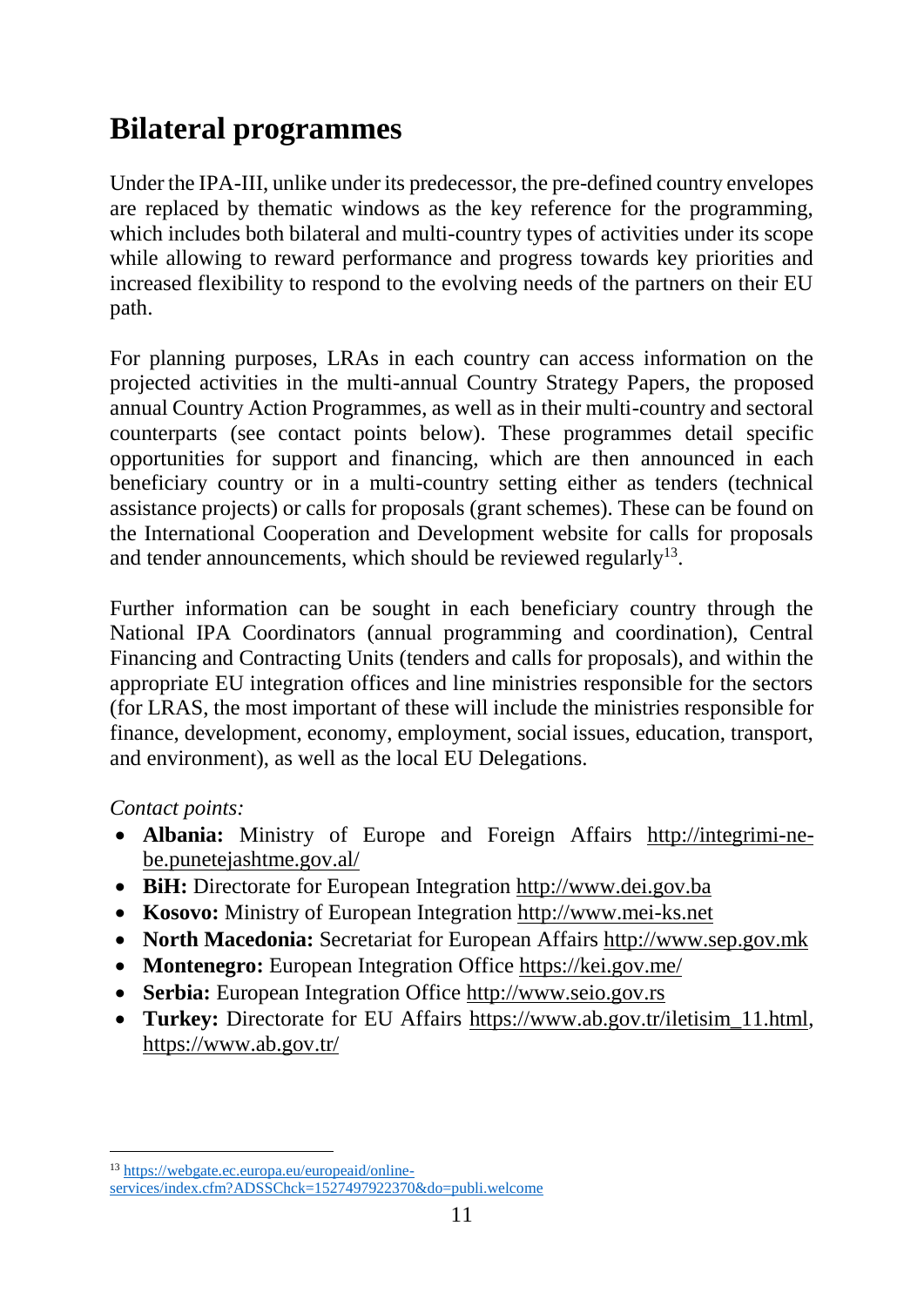## <span id="page-18-0"></span>**Thematic programmes**

## *The European Social Fund Plus (2021-2027)*

The European Social Fund (ESF) is one of the five European Structural and Investment Funds. At the beginning of 2021, the ESF was transformed into the ESF+, which merged:

- European Social Fund (ESF) and the Youth Employment Initiative (YEI);
- Fund for European Aid to the Most Deprived (FEAD);
- EU Programme for Employment and Social Innovation;
- $\bullet$  EU Health Programme<sup>14</sup>.

The ESF+ is promoting fair social protection, equal working conditions, social inclusion, and a high level of health protection. Improving technology and reforming learning and education programmes are still important for the transition to cyclicality and remains a key element of ESF+.

The budget for the ESF+ for 2021-2027 is EUR 101.2 billion (EUR 89.7 billion at 2018 prices), which is an increase of 21% in comparison to the previous programme (2014-2020), despite the 7% cut in the cohesion policy. The ESF+ is structured under three strands, namely:

- ESF strand (European Social Fund [ESF] and Youth Employment Initiative [YEI], Fund for European Aid to the Most Deprived [FEAD]) – EUR 100 billion for shared management;
- EaSi strand (Employment and Social Innovation [EaSI] programme) EUR 761 billion for direct and indirect management;
- Health strand (Health programme) EUR 413 billion for direct management<sup>15</sup>.

#### *Contact point:*

-

The ESF+ Technical Working Group and Employment and Social Innovation Technical Working Group [https://ec.europa.eu/european-social-fund-plus/en/esf](https://ec.europa.eu/european-social-fund-plus/en/esf-committee)[committee](https://ec.europa.eu/european-social-fund-plus/en/esf-committee)

<sup>14</sup> <https://ec.europa.eu/social/main.jsp?langId=en&catId=89&newsId=9114&furtherNews=yes>

<sup>15</sup> European Commission Communication on the Multiannual Financial Framework for 2021-2027. COM (2018) 321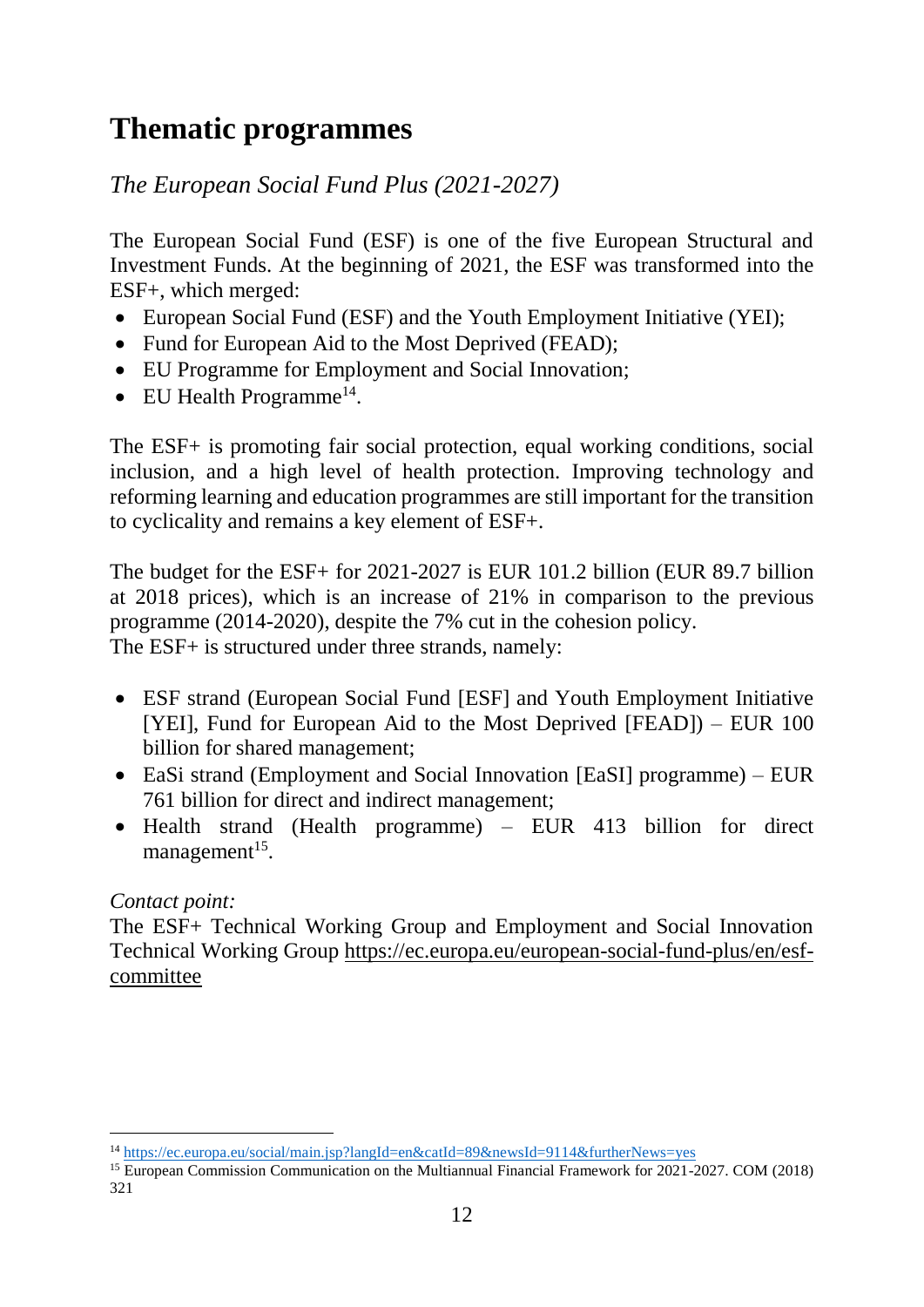## *Creative Europe (2021-2027)*

The Creative Europe programme promotes the economic dimension of the cultural sector and its contribution to economic growth and job creation. The new programme budget was increased in comparison to the previous one by 17% and amounts to EUR 2.4 million. In addition to the economic dimension of the cultural and creative sectors, the proposed framework aims at promoting the role of culture in social cohesion and its relation to artistic freedom, creative diversity, and the plurality of media<sup>16</sup>. LRAs actively participated in the previous programme (2014-2020).

*Contact points:* A list of Creative Europe Country Desks is available at <https://ec.europa.eu/culture/resources/creative-europe-desks>

*Erasmus+ (2021-2027)* 

Erasmus (2014-2020) represented valuable progress in the field of education in European institutes, both in a qualitative and quantitative manner. The main purpose of the previous programme was to support citizens in the acquisition of better and higher qualifications by supporting training and educational opportunities in foreign countries. Specifically, Key Action 2: Cooperation for innovation and the exchange of good practices was eligible for local and regional authorities. The action made it possible for institutions and organisations from different countries work together, develop, and transfer best practices and innovative approaches in the field of education, training, and youth.

On 11 December 2020, the European Parliament and EU Member states reached an agreement on the new Erasmus+ Programme (2021-2027), with a dedicated budget of more than EUR 26 billion $17$ .

*Contact point:*

 $\overline{a}$ 

A list of National Agencies and national Erasmus+ Offices is available at [https://ec.europa.eu/programmes/erasmus-plus/contact\\_en](https://ec.europa.eu/programmes/erasmus-plus/contact_en)

<sup>16</sup> [https://www.europarl.europa.eu/RegData/etudes/BRIE/2018/628229/EPRS\\_BRI\(2018\)628229\\_EN.pdf](https://www.europarl.europa.eu/RegData/etudes/BRIE/2018/628229/EPRS_BRI(2018)628229_EN.pdf)

<sup>&</sup>lt;sup>17</sup> [https://ec.europa.eu/commission/presscorner/detail/en/IP\\_20\\_2317](https://ec.europa.eu/commission/presscorner/detail/en/IP_20_2317)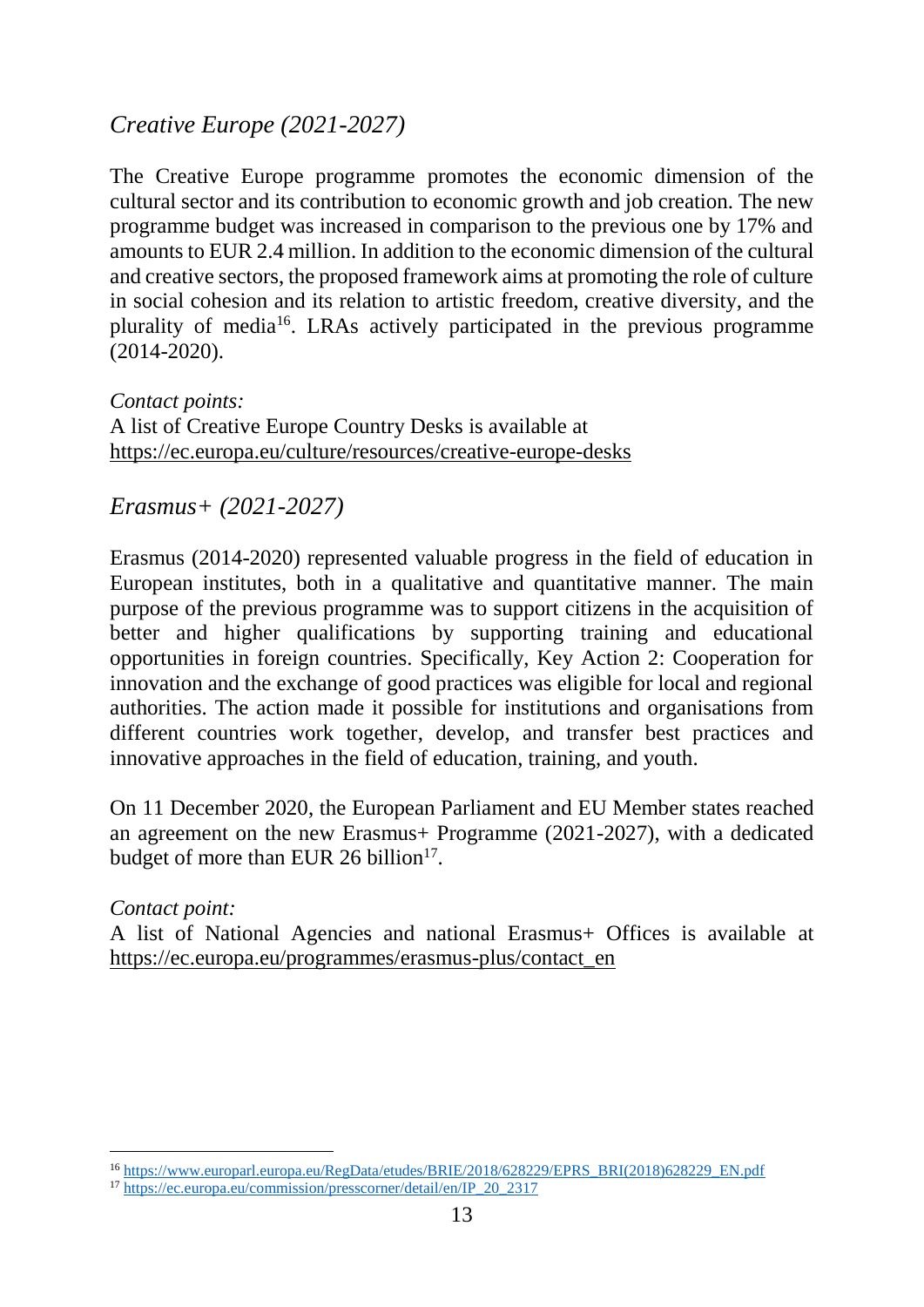### *Horizon Europe (2021-2027)*

Horizon Europe succeeded Horizon 2020 as the next EU Research and Innovation Investment Programme. The new EU programme will have a budget of around EUR 95.5 billion for 2021-2027, which makes it the largest ever transnational programme supporting research and innovation activities<sup>18</sup>. The main goals of the programme are strengthening the EU's scientific and technological base and the European Research Area; increasing Europe's capacity for innovation, competitiveness, and jobs; delivering on citizens' priorities; and upholding the European socio-economic model and its values.

The first Horizon Europe Strategic Plan (2021-2024), which sets out key strategic orientations for the support of research and innovation, was adopted on 15 March 2021. The plan has a climate-neutral and green Europe and fit for the digital age as specific priorities.

The strategic plan identifies a total number of 29 co-programmed and co-funded partnerships with partners from national governments, industry, civil society organisations, and local and regional authorities. There are eight horizontal topics: (i) gender equality and inclusiveness; (ii) ethics and integrity; (iii) dissemination and exploitation (D&E); (iv) social sciences and the humanities (SSH); (v) open science practices; (vi) key enabling technologies (KET); (vii) social innovation; and (viii) EU taxonomy<sup>19</sup>. The main work programme dedicated to COVID-19 variants will be adopted in March and the complete main work programme is expected to be adopted in April.

#### *Contact point:*

A list of national contact points is available at [http://ec.europa.eu/research/participants/portal/desktop/en/support/national\\_cont](http://ec.europa.eu/research/participants/portal/desktop/en/support/national_contact_points.html) [act\\_points.html](http://ec.europa.eu/research/participants/portal/desktop/en/support/national_contact_points.html)

#### *SIGMA*

-

Support for Improvement in Governance and Management (SIGMA) is a joint initiative of the EU and the Organisation for Economic Cooperation and Development (OECD), principally financed by the EU. SIGMA was initiated in 1992 and since then has accumulated 25+ years of experience advising countries in transition on various public policy reforms and has developed long-term relationships with several in-country partners. The action aimed at strengthening public authorities in the Western Balkans and Turkey by enhancing

<sup>18</sup> [https://ec.europa.eu/commission/presscorner/detail/en/IP\\_20\\_2345](https://ec.europa.eu/commission/presscorner/detail/en/IP_20_2345)

<sup>&</sup>lt;sup>19</sup> See Strategic Plan 2021-2024: https://op.europa.eu/en/web/eu-law-and-publications/publication-detail/-/publication/3c6ffd74-8ac3-11eb-b85c-01aa75ed71a1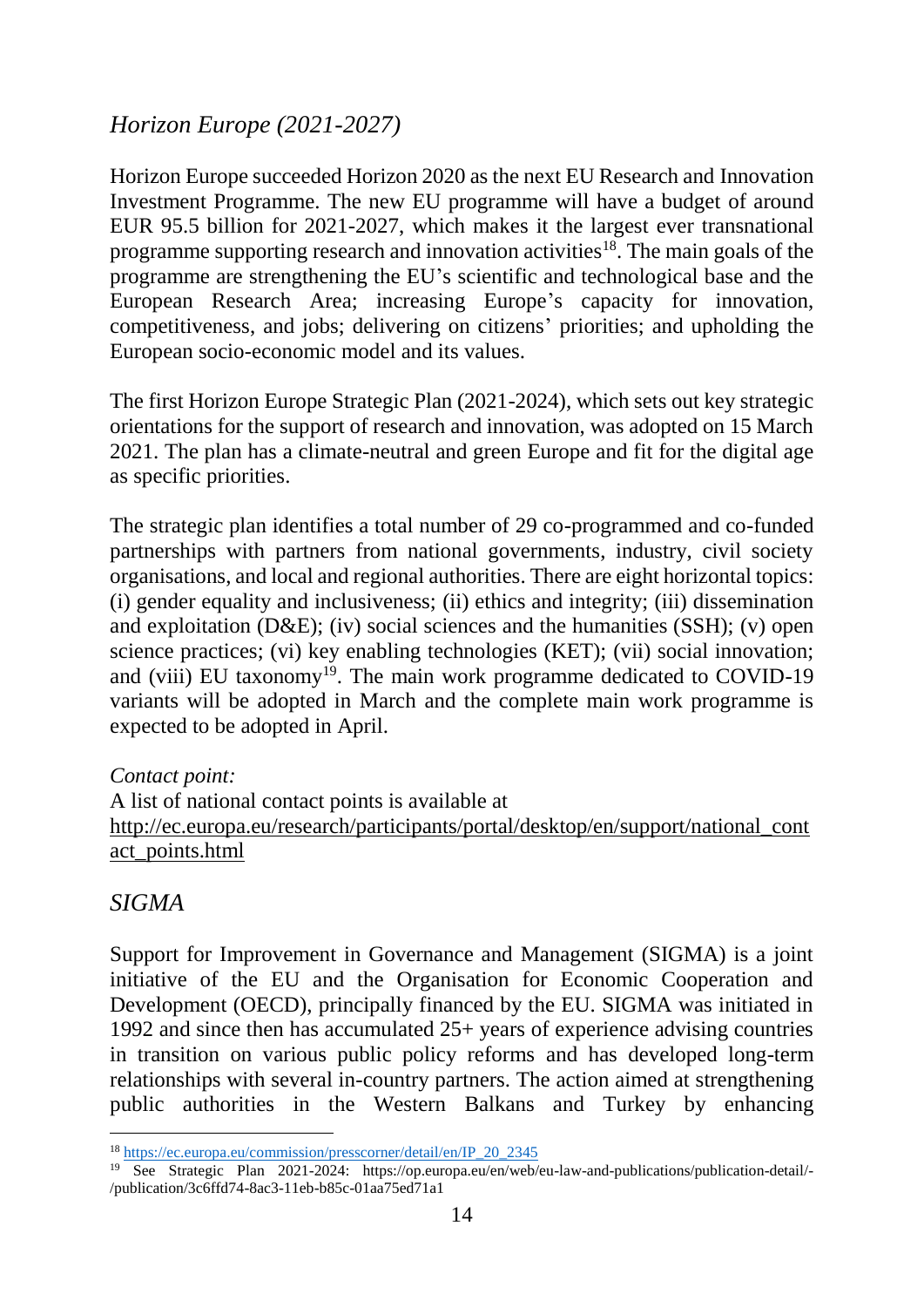accountability, transparency, and legality and improving policy results and services to people and businesses in order to support socio-economic development. SIGMA focuses on public administration reform in the following areas: public financial management, accountability, service delivery, strategic framework, public service and human resource management, and policy development and coordination.

According to the recent report publication<sup>20</sup>, the total budget of the action is EUR 15.5 million (EUR 15 million contribution). The final date for contracting was extended to 31 December 2021, whereas authorities have 72 months for project implementation after adoption of the Financing Decision.

*Contact point:* SIGMA Office<http://www.sigmaweb.org/contactus/>

## *TAIEX*

TAIEX is the Technical Assistance and Information Exchange instrument of the European Commission<sup>21</sup>. It is a demand-driven tool offering peer-to-peer technical assistance and policy support from experts in EU Member States to the beneficiary countries. The TAIEX mandate covers, among others, the following countries: Turkey, North Macedonia, Montenegro, Serbia, Albania, Bosnia and Herzegovina, and Kosovo. The technical assistance targets include public administrations. It provides the following types of activities: study visits, expert missions, and workshops (single or multi-beneficiary) $^{22}$ .

For more details and a list of recent exchanges within TAIEX-REGIO PEER 2 PEER, see:

[https://ec.europa.eu/regional\\_policy/index.cfm/en/policy/how/improving](https://ec.europa.eu/regional_policy/index.cfm/en/policy/how/improving-investment/taiex-regio-peer-2-peer/)[investment/taiex-regio-peer-2-peer/](https://ec.europa.eu/regional_policy/index.cfm/en/policy/how/improving-investment/taiex-regio-peer-2-peer/)

*Contact point:* [https://ec.europa.eu/neighbourhood-enlargement/tenders/taiex\\_en](https://ec.europa.eu/neighbourhood-enlargement/tenders/taiex_en)

<sup>20</sup> See: [https://ec.europa.eu/neighbourhood-enlargement/sites/default/files/ipa\\_2020-041-818.09-mc-sigma.pdf](https://ec.europa.eu/neighbourhood-enlargement/sites/default/files/ipa_2020-041-818.09-mc-sigma.pdf) <sup>21</sup> http://taiex.ec.europa.eu

TAIEX and Twinning 2019, Highlights, available at [https://ec.europa.eu/neighbourhood](https://ec.europa.eu/neighbourhood-enlargement/sites/near/files/annual-activity-report-2019_en.pdf)[enlargement/sites/near/files/annual-activity-report-2019\\_en.pdf](https://ec.europa.eu/neighbourhood-enlargement/sites/near/files/annual-activity-report-2019_en.pdf)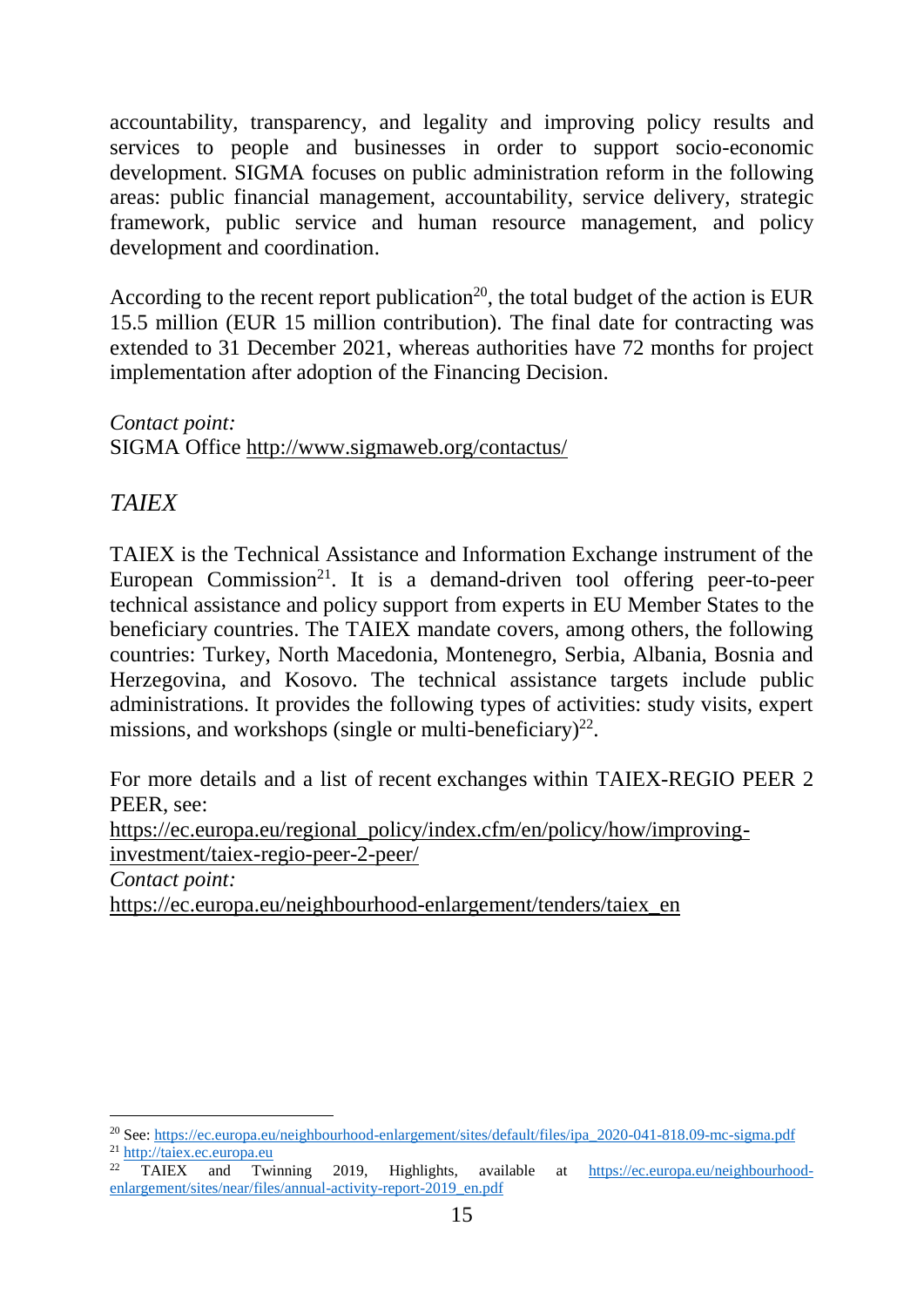## *Twinning*

Twinning is a policy-driven platform supporting regular and in-depth cooperation between public administrations in the EU Member States and partner countries, including those covered by IPA. The platform was tasked with providing peer-topeer support for the transition, implementation, and enforcement of the EU legislation. It promotes good practices developed in the EU with beneficiary public administrations and strengthens long-term relations between EU Member States and future EU members $^{23}$ .

Calls for proposals: [https://rea.ec.europa.eu/funding-and-grants/horizon-europe](https://rea.ec.europa.eu/funding-and-grants/horizon-europe-widening-participation-and-spreading-excellence/twinning_pl)[widening-participation-and-spreading-excellence/twinning\\_pl](https://rea.ec.europa.eu/funding-and-grants/horizon-europe-widening-participation-and-spreading-excellence/twinning_pl)

*Contact point:* [NEAR-TWINNING@ec.europa.eu](mailto:NEAR-TWINNING@ec.europa.eu) [https://ec.europa.eu/neighbourhood-enlargement/funding-and-technical](https://ec.europa.eu/neighbourhood-enlargement/funding-and-technical-assistance/twinning_pl)[assistance/twinning\\_pl](https://ec.europa.eu/neighbourhood-enlargement/funding-and-technical-assistance/twinning_pl)

#### **Example of a Project successfully funded in the candidate and potential candidate countries for EU enlargement**

*Support to Policy Planning in the Water Management Sector in Serbia*

Date: January 2019-July 2020 Programme: EU-funded Twinning Project EU contribution/Budget: EUR 1.5 million Beneficiaries: Serbia Description: Twinning group of experts from Serbia, Germany, Austria, and the Netherlands developed recommendations for sound water management and protection of freshwater ecosystems in Serbia in line with the EU Water Framework Directive. The project also led to elaboration of steps needed to foster cooperation between foreign and domestic experts as well as increased public stakeholder involvement.

For more information see:

-

<span id="page-22-0"></span><http://wfd-serbia.eu/2019/03/17/project-backgraound/>

<sup>&</sup>lt;sup>23</sup> [https://ec.europa.eu/neighbourhood-enlargement/tenders/twinning\\_en](https://ec.europa.eu/neighbourhood-enlargement/tenders/twinning_en)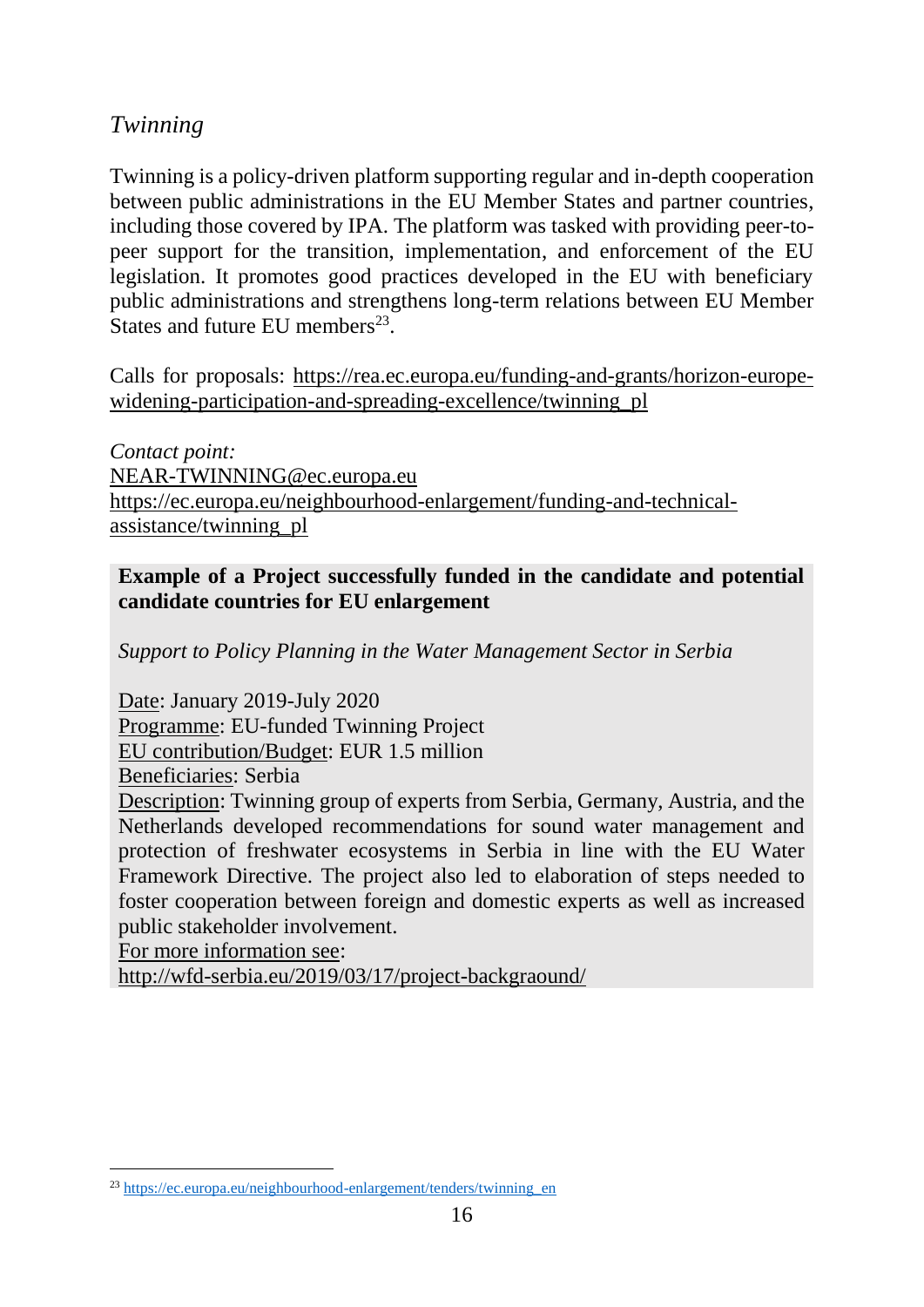## **3. Financing through the European Investment Bank (EIB)**

#### *Institutional overview*

The European Investment Bank (EIB) focuses on social and economic infrastructure, contributes to the development of the private sector, and supports climate actions. The EIB offers the experience and expertise of economists and engineers to assist in the development and realisation of a wide range of projects. In terms of financial assistance, the EIB offers loans with competitive interest rates and grants for the further improvement of supported projects. In 2020, the EIB increased the borrowing authorisation by EUR 5 billion and assigned EUR 70 billion to support investment across Europe and around the world $24$ .

#### *Policy context and objectives*

In the enlargement countries, the EIB is mainly operating under the EU External Lending Mandate, which aims at the development of the public and private sector. Since the beginning of its operations in the region, the EIB has provided over EUR 8 billion in financing for socio-economic development, making it one of its biggest public financiers<sup>25</sup>; in 2019 alone, the deals signed in the region amounted to EUR 648.9 million<sup>26</sup>. On top of this, in 2019, the EIB granted Turkey loans worth EUR 116.9 million (EUR 29.1 billion since  $2000)^{27}$ .

In 2020, the EIB increased its investments in the Western Balkans by 50% to a total of EUR 873 million. It has provided extensive support to the recovery from COVID-19 under the European Union's Team Europe initiative. The lion's share of investment, EUR 531 million, was allocated to constructing and modernising transport infrastructure, including a major investment on Corridor Vc in BiH. Moreover, the route also benefited from a EUR 12 million grant provided under the EU Western Balkans Investment Framework (WBIF). About EUR 65 million was invested in 1,500 schools within digital projects in Serbia.

-

<sup>&</sup>lt;sup>24</sup> [https://www.eib.org/en/investor\\_relations/press/2020/fi-2020-35-eib-increases-borrowing-authorization.htm](https://www.eib.org/en/investor_relations/press/2020/fi-2020-35-eib-increases-borrowing-authorization.htm)

<sup>&</sup>lt;sup>25</sup> Albania, Bosnia and Herzegovina, Kosovo, Montenegro, North Macedonia, and Serbia.

<sup>26</sup> EIB, financed projects in Enlargement countries, available at [www.eib.org](http://www.eib.org/)

 $27$  EIB, financed projects in Turkey, available at [www.eib.org](http://www.eib.org/)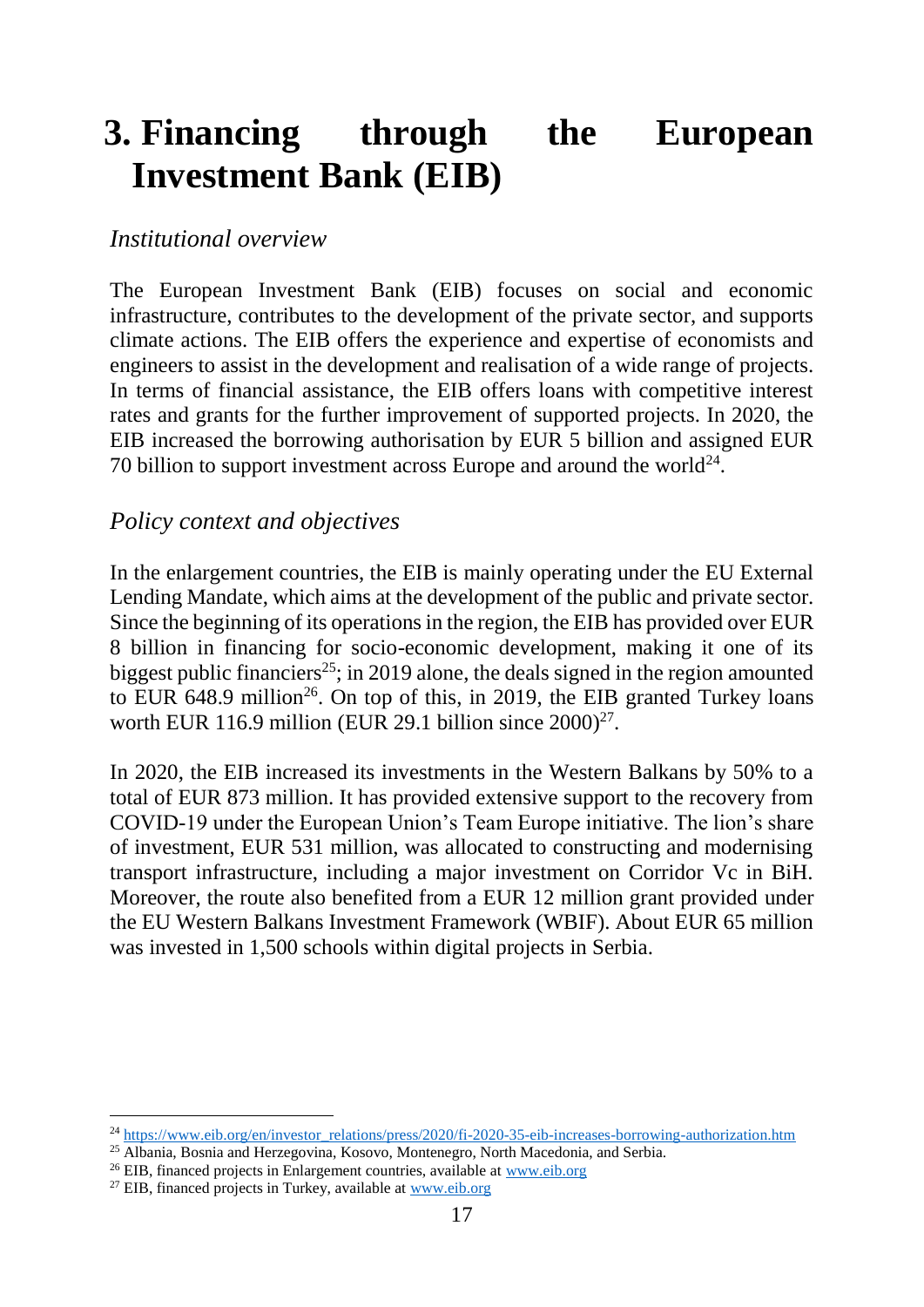In order to bring financing opportunities closer to LRAs and small and mediumsized enterprises (SMEs), alongside the EIB's headquarters in Luxembourg, the EIB created a Regional Office for the Western Balkans which allows it to offer better support to its clients throughout all project stages $^{28}$ .

### *Support instruments available*

Lending is by far the EIB's principal activity, consisting of 90% of its total financial commitment. At the same time, the EIB stays committed to financially supporting investment projects presented by other partners and private and public promoters, including LRAs. This is reflected in loans that might be individual, multi-sector, and multi-component. The EIB also provides guarantees (trade financing) and equity participation (investment funds) to meet all the client's and partner's expectations.

For investments in the public sector, lending is possible to national, regional, and local authorities as well as to public enterprises and institutions. Loans can be made either directly to the relevant authority, or indirectly as a credit line which the EIB channels to LRAs for infrastructure investment, for instance in partnership with a national ministry or a local intermediary financial institution. All loans must reflect the EU and EIB's priorities.

#### *Contact point:*

Public authorities wishing to obtain a loan from the EIB should contact:

- EIB local offices for loans over EUR 25 million <https://www.eib.org/en/infocentre/contact/offices/index.htm>
- EIB local partners for loans below EUR 25 million <https://www.eib.org/intermediarieslist/search/index>

Regional Office for the Western Balkans: <https://www.eib.org/en/infocentre/contact/offices/serbia.htm> Information desk:<https://www.eib.org/en/infocentre/contact-form.htm>

## **Advising: European Local Energy Assistance (ELENA)**

The European Local Energy Assistance (ELENA) is a joint initiative of the EC and the EIB under the H2020 programme. Its main aim is to provide technical assistance in the form of grants for activities focused on energy efficiency, distributed renewable energy, and urban transport. Funding is available for projects costing more than EUR 30 million (smaller on a case-by-case basis, if integrated into larger ones), and up to 90% of eligible costs can be covered under the scheme. The implementation period of the project must not exceed three years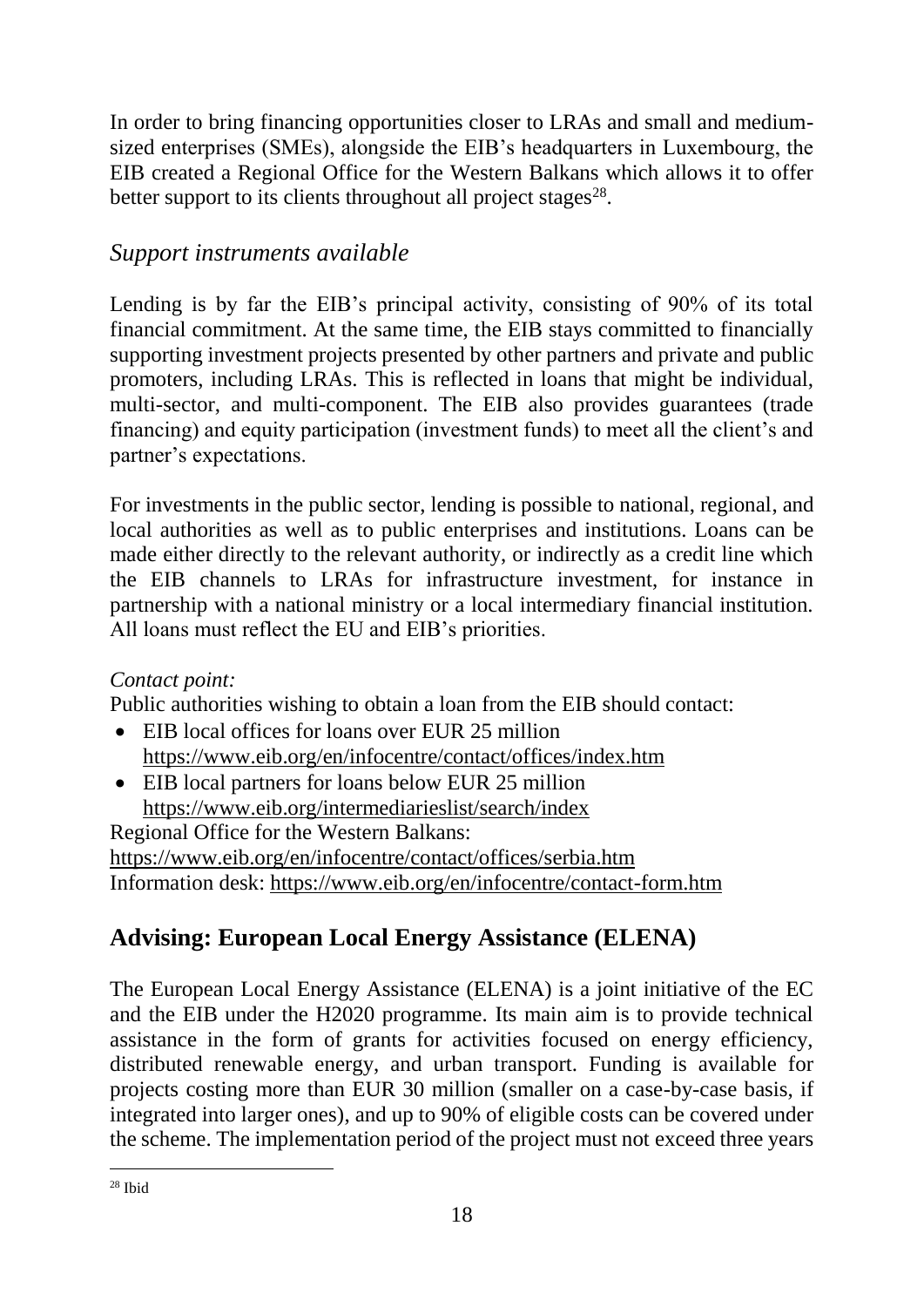for EE projects and four years for urban transport and mobility. Support is available to LRAs (and other public and private entities such as transport authorities or social housing operators) in EU Member States as well as Albania, Armenia, Bosnia and Herzegovina, Georgia, Iceland, Israel, North Macedonia, Moldova, Norway, Serbia, Switzerland, and Turkey. No projects funded under ELENA have been conducted by LRAs in the countries under investigation as of 24 March 2021.

*More information:* <https://www.eib.org/en/products/advising/elena/index.htm> *Contact point: [elena@eib.org](mailto:elena@eib.org)*

## **Advising: Joint Assistance to Support Projects in European Regions**

Joint Assistance to Support Projects in European Regions (JASPERS) is a technical assistance partnership and a joint initiative of the EC and EIB under the EU Cohesion Policy, in operation since 2004. Under this scheme, technical assistance is available for large-scale projects at any stage of their cycle in the sectors of roads, air, maritime, public transport, water and solid waste, smart development, and energy. JASPERS assistance is free of charge for local and regional authorities.

Support is available to LRAs in selected EU Member States and seven accession countries: Albania (since 2019), Bosnia and Herzegovina (since 2019), Kosovo (since 2018), Montenegro (since 2013), North Macedonia (since 2013), Serbia (since 2013), and Turkey (since  $2016)^{29}$ .

*Projects specifications in accession countries*

- **Albania**  ICT and transport projects, horizontal and strategic support, capacity building, and assistance with project preparation.
- **Bosnia and Herzegovina** conducing workshops on development project preparations for relevant sectors (including energy projects).
- **Kosovo** conducting workshops on the preparation of infrastructural projects, advising decision-makers and stakeholders on reforming healthcare institutions.
- **Montenegro**  strategic support, specifically contributing to transport and infrastructural strategy, cost-benefit analysis in the water and solid waste sectors.

-

<sup>29</sup> https://jaspers.eib.org/countries/index.htm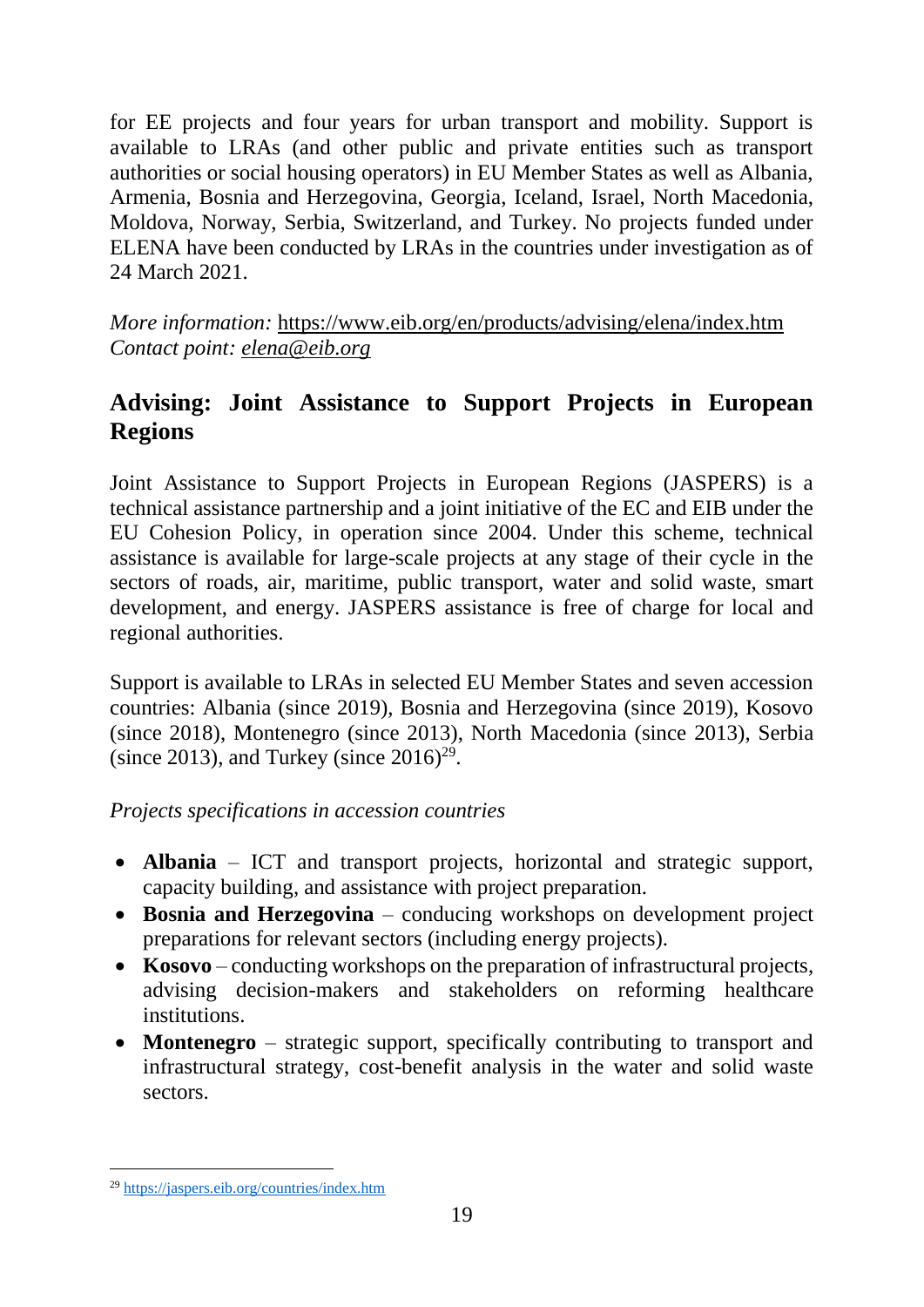- **North Macedonia**  assistance in water and wastewater sectors, reducing pollution caused by water disposal, and increasing the reuse and recycling of waste.
- **Serbia**  assistance in transport, solid waste, and energy projects, and promoting energy efficiency and energy production.
- **Turkey** assistance in water and solid waste management projects, modernisation of water supply projects.

*More information:* <https://jaspers.eib.org/> *Contact point: <https://jaspers.eib.org/get-in-touch/index.htm>*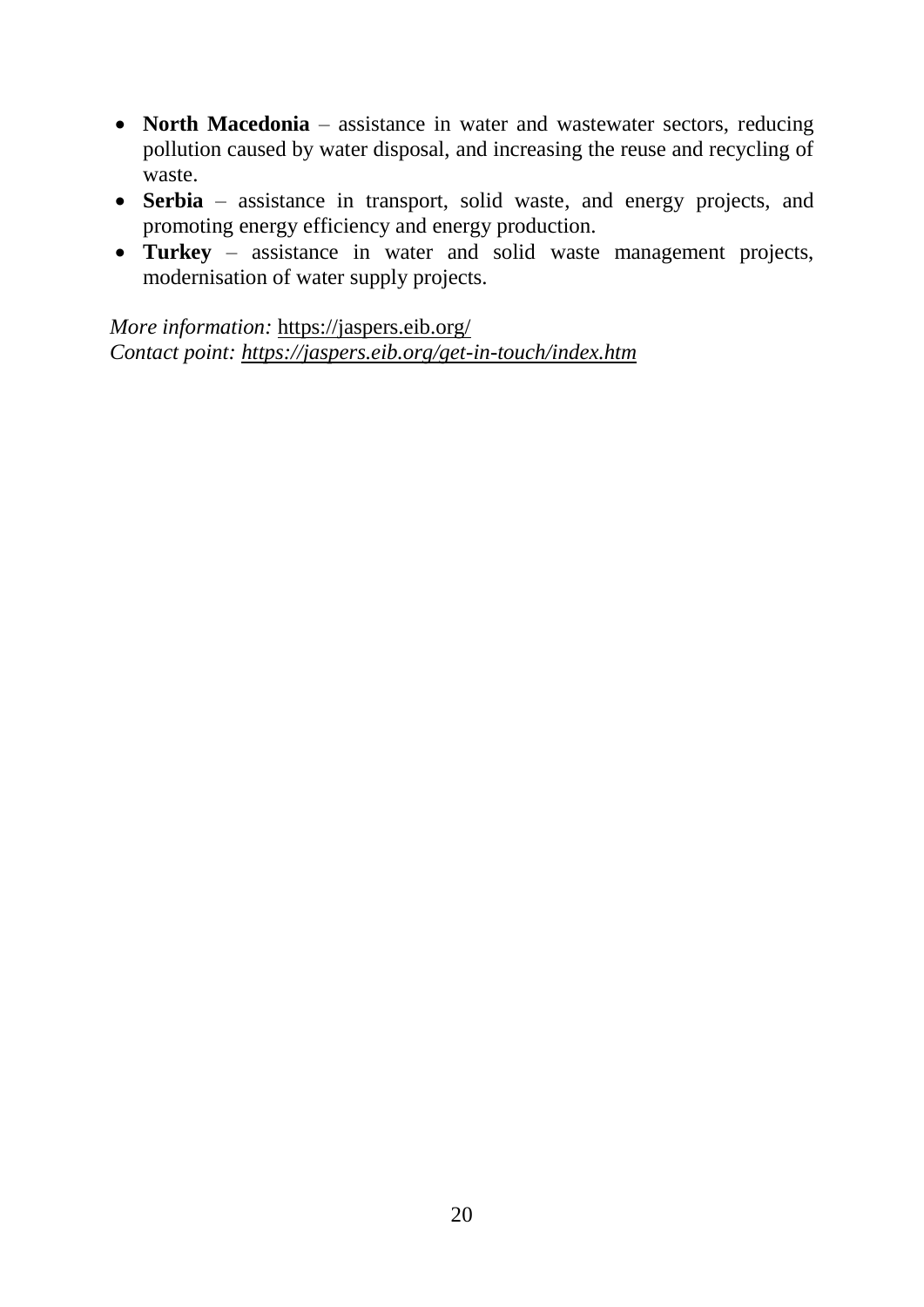# <span id="page-27-0"></span>**4. Financing through the European Bank for Reconstruction and Development (EBRD)**

#### *Institutional overview*

The European Bank for Reconstruction and Development (EBRD) was created in the early 1990s to support the development of market economies in Central and Eastern European and Central Asian countries after the widespread collapse of their respective communist regimes. Since then, the EBRD has been a major actor in fostering changes related not only to economic transition, but also to environmental and societal ones, investing around 150 billion in more than 6,000 projects<sup>30</sup>. The EBRD list of shareholders consists of 69 countries as well as the EU and the  $EIB<sup>31</sup>$ .

The EBRD supports all seven candidate and potential candidate countries for EU enlargement: Albania, Bosnia and Herzegovina (BiH), North Macedonia, Kosovo, Montenegro, Serbia, and Turkey. The Banks's activities in the region are supported by financing from a variety of donor resources, most significantly from the EU. In 2020 alone, it invested nearly EUR 3 billion, up from EUR 2.3 billion in 2019 (financing for Turkey accounted for 44% and 56% of that sum respectively), with 663 projects currently active throughout the region. This is on top of the technical assistance (including through policy dialogue and capacity building) provided by the EBRD and financed by various donors and stakeholders.

#### *Policy context and objectives*

The EBRD's focus has been on making the economies of the candidate and potential candidate countries more competitive and resilient, fostering the expansion of the private sector, and promoting regional integration. In line with the newly adopted Green Economy Transition (GET) strategy 2021-2025, the Bank is helping build green, low carbon, and resilient economies. Through the new GET approach, the EBRD will increase green financing to more than 50% of its annual business volume by 2025. It also aims to reach net annual GHG emission reductions of at least 25 million tonnes over the five-year period. Furthermore, economic inclusion, the opening up of economic opportunities to under-served social groups, is integral to achieving a transition towards sustainable market economies. Through its private sector inclusion model, the

 $\overline{a}$ 

<sup>30</sup> <https://www.ebrd.com/who-we-are/history-of-the-ebrd.html>

<sup>&</sup>lt;sup>31</sup> <https://www.ebrd.com/shareholders-and-board-of-governors.html>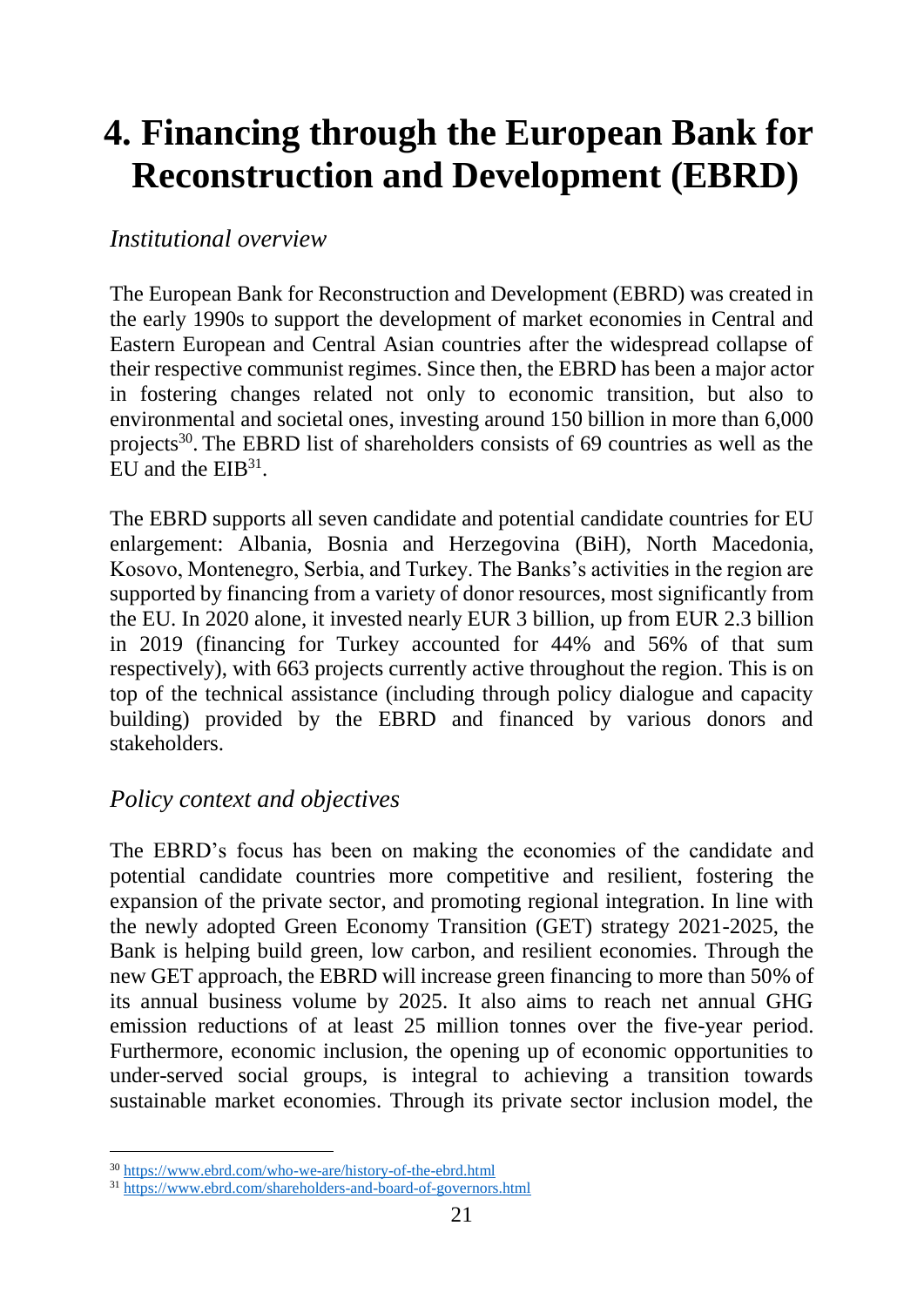EBRD builds inclusion elements directly into its investments across all sectors and regions, creating pathways into jobs and training for young people, women, and rural populations while addressing challenges in providing basic services for all.

The Bank is specialising in the provision of financial investments and technical and business support and is well-known for its involvement in high-level policy reforms. Financial products span from loans (direct or through financial intermediaries) to equity investments and guarantees to promote trade.

## *Support instruments available*

The EBRD operates in a whole range of industries, infrastructure, and transport. Within the varied portfolio of the EBRD's products and services, LRAs in candidate and potential candidate countries for EU enlargement are a key partner for the EBRD's Municipal and Environment Infrastructure Sector<sup>32</sup>. In this sector, the EBRD typically leverages loan financing and – in cooperation with international donors – grants (technical cooperation grant funds and investment grants). It targets projects supporting the improvement of municipal services in water, wastewater, public transport, urban roads and lighting, solid waste management, district heating, and energy efficiency. The projects involve strategically driven solutions and objectives for decentralisation, commercialisation, and environment improvement. Under the Small Business Initiative, the EBRD helps small and medium-sized businesses gain access to business advice. As SME development has a significant impact on local and regional economies, LRAs are an important stakeholder for many of these actions, but not a direct beneficiary.

## **EBRD Green Cities**

The EBRD Green Cities flagship programme specifically supporting urban climate- and environment-friendly endeavours was launched in 2016. With a budget of EUR 3 billion, it is well suited to finance not only technical but also significant yet expensive infrastructural projects in: (i) urban transport; (ii) solid waste; (iii) water and wastewater; (iv) energy and buildings; (v) land planning, green space, and biodiversity, as well as cross-sectoral policy areas: (vi) governance and (vii) finance. The Green Cities programme consists of three different components: (i) Green City Action Plans (GCAPs) in which localspecific diagnoses are prepared; (ii) sustainable infrastructure investment where specific project costs are secured; and (iii) capacity building. The major aims of

 $32$ [https://www.ebrd.com/what-we-do/sectors-and-topics/municipal-and-environmental-infrastructure/mei](https://www.ebrd.com/what-we-do/sectors-and-topics/municipal-and-environmental-infrastructure/mei-overview.html)[overview.html.](https://www.ebrd.com/what-we-do/sectors-and-topics/municipal-and-environmental-infrastructure/mei-overview.html)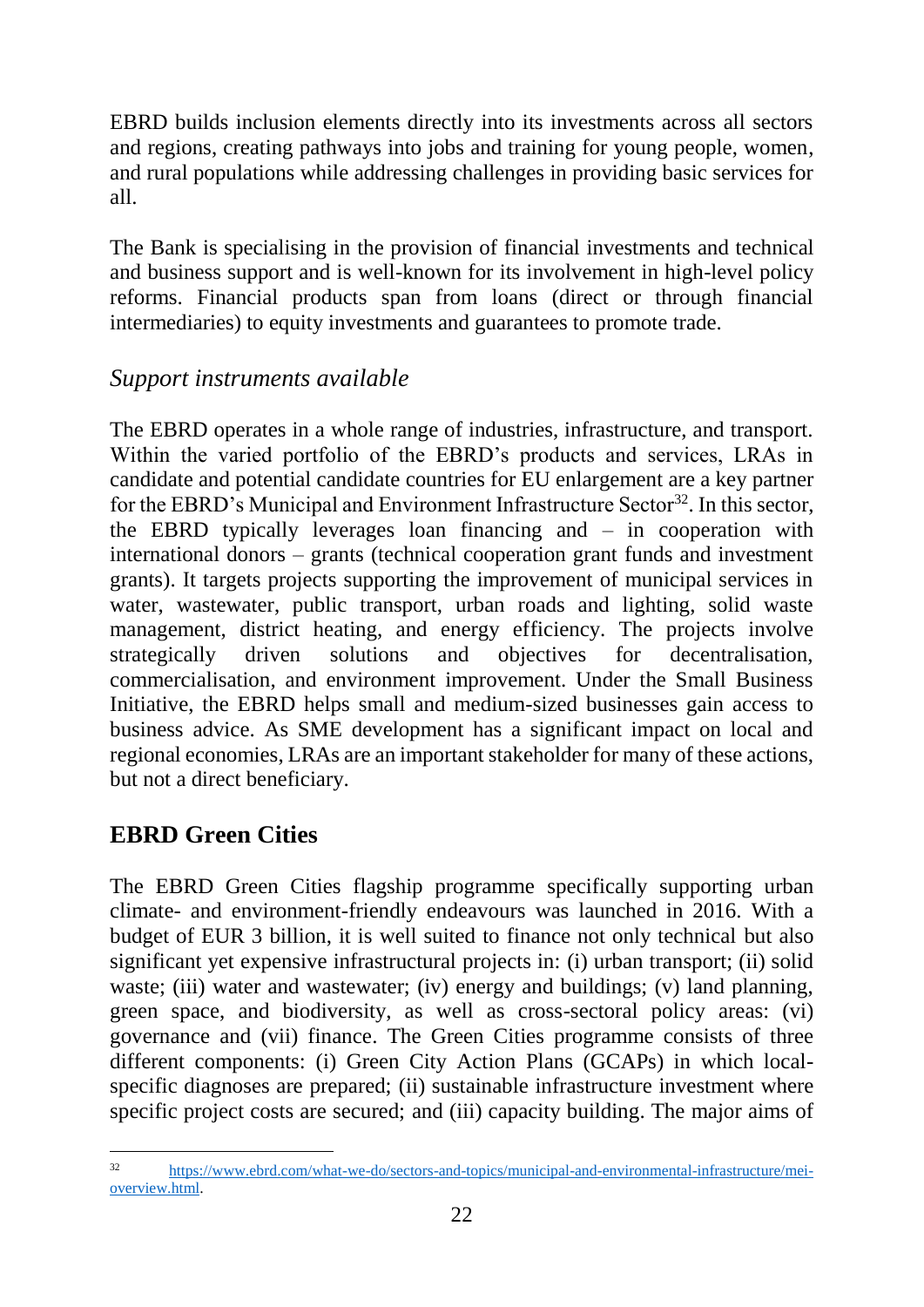the programme are to preserve the environment and local biodiversity; to enable both climate mitigation and adaptation actions; and to ensure that green policies are inclusive for the local citizens.

All cities with a population of at least 100,000 (cities with a population of 50,000 can be eligible in special cases) from the candidate and potential candidate countries for EU enlargement are eligible to become part of the network if they are willing to conduct GCAPs. In the region, 13 cities have joined the programme to-date (Ankara, Banja Luka, Belgrade, Istanbul, Izmir, Kumanovo, Novi Sad, Podgorica, Pristina, Sarajevo, Skopje, Tirana, and Zenica), of which eight have developed Green City Action Plans with clearly defined policy actions and investment pipeline for implementation (Tirana, Zenica, Banja Luka, Skopje, Izmir, Sarajevo, Belgrade, and Pristina).

*More information:* <https://www.ebrdgreencities.com/> *Contact point:* [greencities@ebrd.com](mailto:greencities@ebrd.com)

## **Regional Energy Efficiency Programme (REEP) for the Western Balkans**

The EBRD manages the EU-funded programme "Regional Energy Efficiency Programme (REEP) for the Western Balkans", which, since 2013, has been successful in establishing a sustainable market for energy efficiency and renewable energy financing for the private and public sectors in Albania, Bosnia and Herzegovina, North Macedonia, Montenegro, Serbia, and Kosovo.

Through the EBRD's Sustainable Infrastructure operations, REEP enables the public sector to take leadership in energy efficiency investments. This scales up investments in sustainable energy with a focus on energy efficiency in public buildings and the residential sector.

Through the Western Balkans Sustainable Financing Facility (WeBSEFF) and Western Balkans Sustainable Energy Direct Financing Facility (WeBSEDFF)<sup>33</sup>, the Bank provides support for the implementation of energy efficiency and renewable energy projects across the region.

The WeBSEFF and WeBSEDFF have an allocation of EUR 50 million and EUR 2.5 million in loan funds, respectively. They are open to local SMEs and project developers including LRAs, ESCOs (Energy Service Company), and other public service providers through direct loans, free of charge technical consultancies, and incentive payments.

<sup>33</sup> [https://www.ebrd.com/downloads/research/factsheets/wbff.pdf.](https://www.ebrd.com/downloads/research/factsheets/wbff.pdf)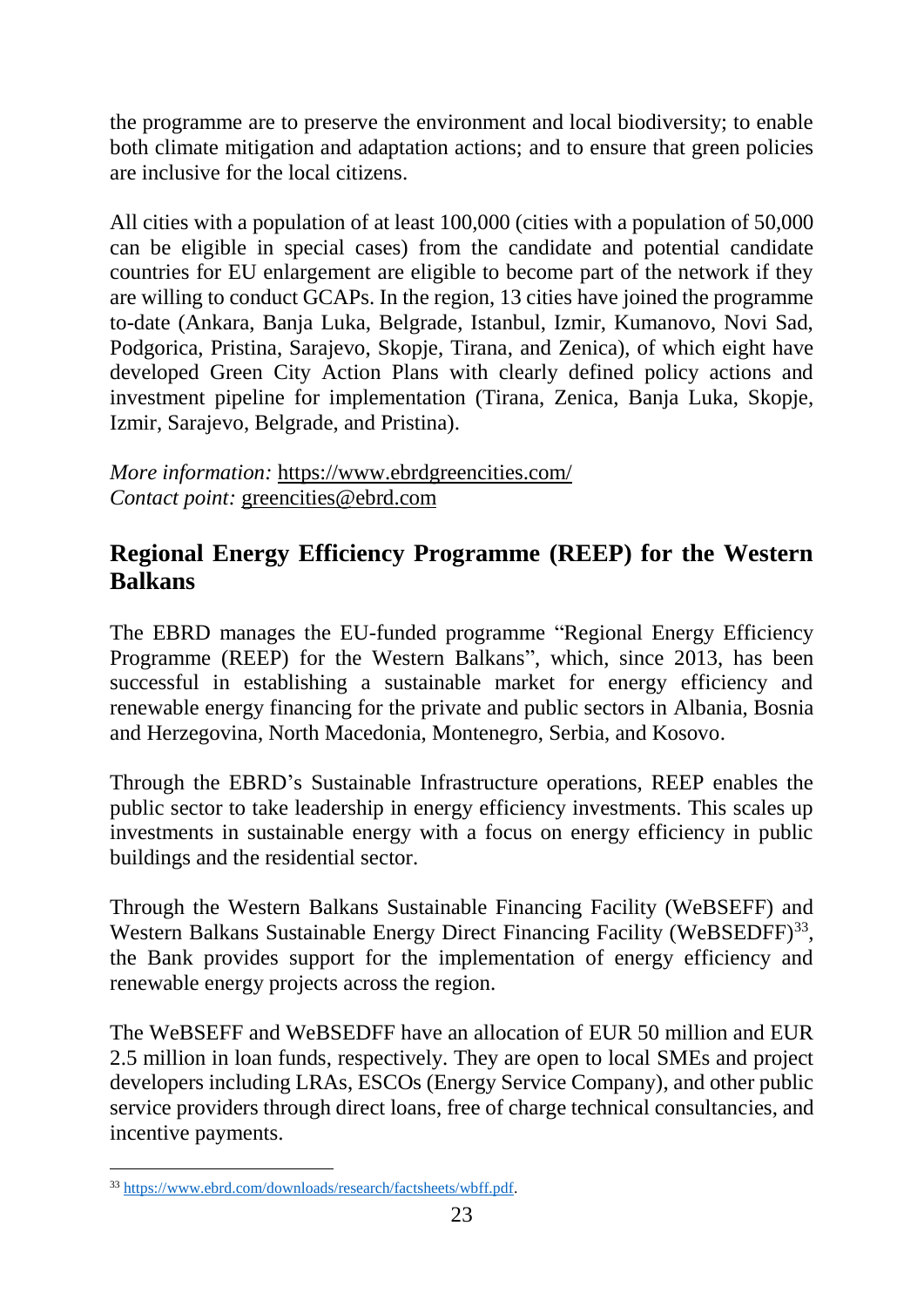*More information:* [http://www.webseff.com](http://www.webseff.com/) *Contact point:* WeBSEFF:<https://www.webseff.com/index.php/contacts> WeBSEDFF: <http://seff.ebrd.com/contacts.html>

## **Examples of recent EBRD Municipal and Environment Infrastructure projects under signing, development, and/or review:**

- **Albania:** EUR 60 million EBRD loan signed in October 2020 to co-finance tourism-enabling infrastructure investments in the municipalities of Berat, Korca, Fier, and Shkoder and municipal and transport infrastructure investments facilitating tourism in the rest of the country. [https://www.ebrd.com/work-with-us/projects/psd/albania-infrastructure-and](https://www.ebrd.com/work-with-us/projects/psd/albania-infrastructure-and-tourismenabling-programme-1.html)[tourismenabling-programme-1.html](https://www.ebrd.com/work-with-us/projects/psd/albania-infrastructure-and-tourismenabling-programme-1.html)
- **BiH:** EUR 30 million EBRD loan to Bosnia and Herzegovina for on-lending to Sarajevo Canton for the construction of a twin pipe tunnel in Kobilja and Glava, connection road to the tunnel (on the 1st Transversal road), and a dual carriageway at the end of the Sarajevo bypass road (on the 9th Transversal road).<https://www.ebrd.com/work-with-us/projects/psd/49840.html>
- **Kosovo:** EUR 5 million sub-sovereign loan to the Municipality of Pristina for the improvement of the environmental sustainability of municipally owned buildings, including schools, kindergartens, and primary healthcare centres. <https://www.ebrd.com/work-with-us/projects/psd/50591.html>
- **Montenegro:** EUR 24 million loan to the regional water supply company of Montenegro ("Regionalni vodovod Crnogorsko Primorje") to improve the water supply in the coastal region through the construction of new pipelines and new wastewater infrastructure. [https://www.ebrd.com/work-with](https://www.ebrd.com/work-with-us/projects/psd/50612.html)[us/projects/psd/50612.html](https://www.ebrd.com/work-with-us/projects/psd/50612.html)
- **Serbia:** up to EUR 5 million EBRD debt financing to the city of Nis to support the implementation of energy efficiency measures in up to 40 residential multi-store buildings connected to the district heating network. <https://www.ebrd.com/work-with-us/projects/psd/51868.html>
- **Turkey:** EUR 80 million EBRD loan to Izmir Metropolitan Municipality for a municipal transport (metro) project. [https://www.ebrd.com/work-with](https://www.ebrd.com/work-with-us/projects/psd/51599.html)[us/projects/psd/51599.html](https://www.ebrd.com/work-with-us/projects/psd/51599.html)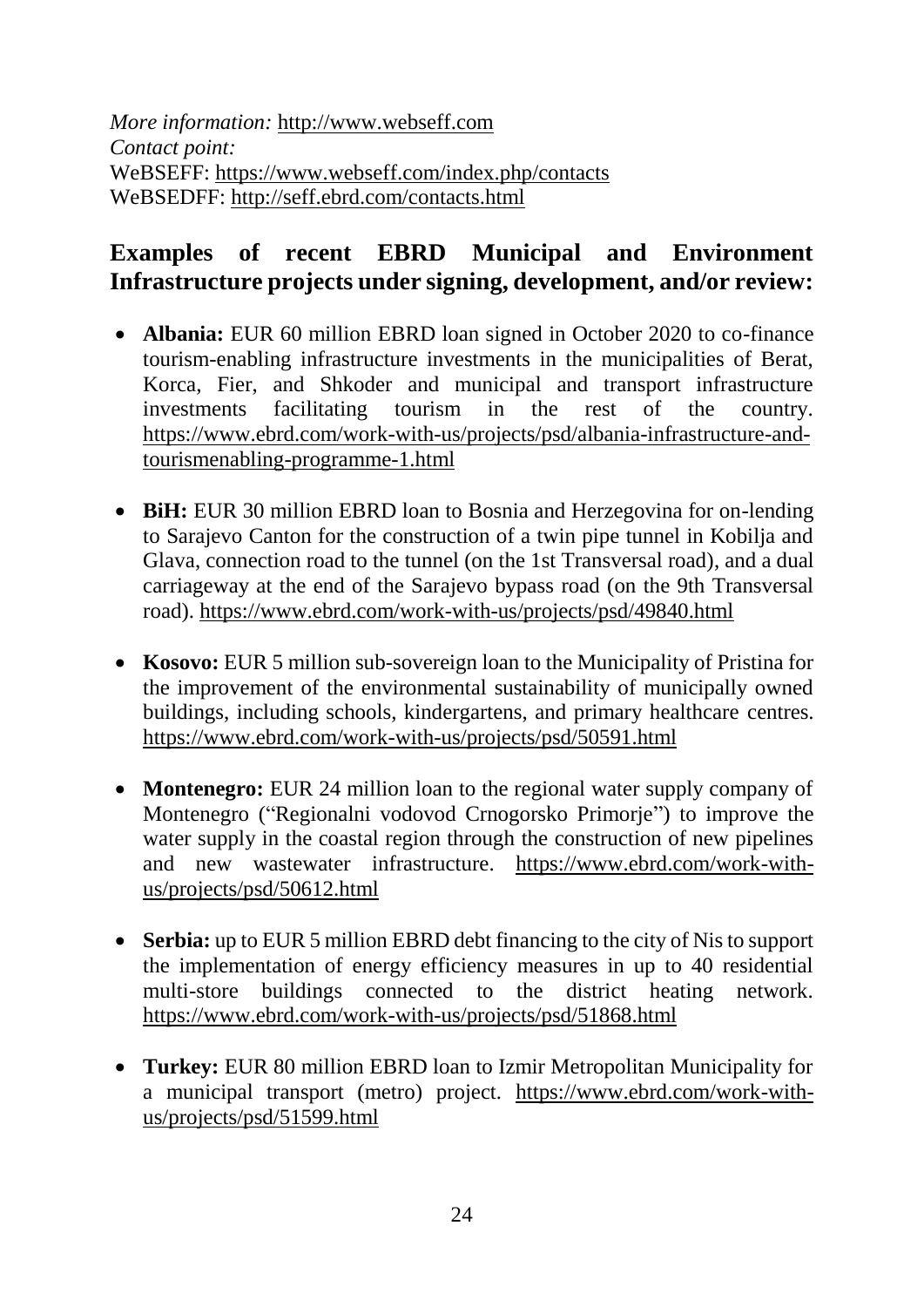#### *Contact point:*

EBRD Project enquiries: +44 20 7338 7168 or <https://www.ebrd.com/enquiries.html>

EBRD Municipal and Environment Infrastructure projects: +44 207 338 8539 or <https://www.ebrd.com/municipal-and-environmental-infrastructure.html> EBRD Country teams:

- **Albania**:<https://www.ebrd.com/albania.html>
- **BiH:** <https://www.ebrd.com/ebrd-in-bosnia-and-herzegovina.html>
- **Kosovo:** <https://www.ebrd.com/kosovo.html>
- **Montenegro**:<https://www.ebrd.com/montenegro-country.html>
- **North Macedonia:** <https://www.ebrd.com/north-macedonia.html>
- **Serbia:** <https://www.ebrd.com/serbia.html>
- **Turkey:** <https://www.ebrd.com/turkey.html>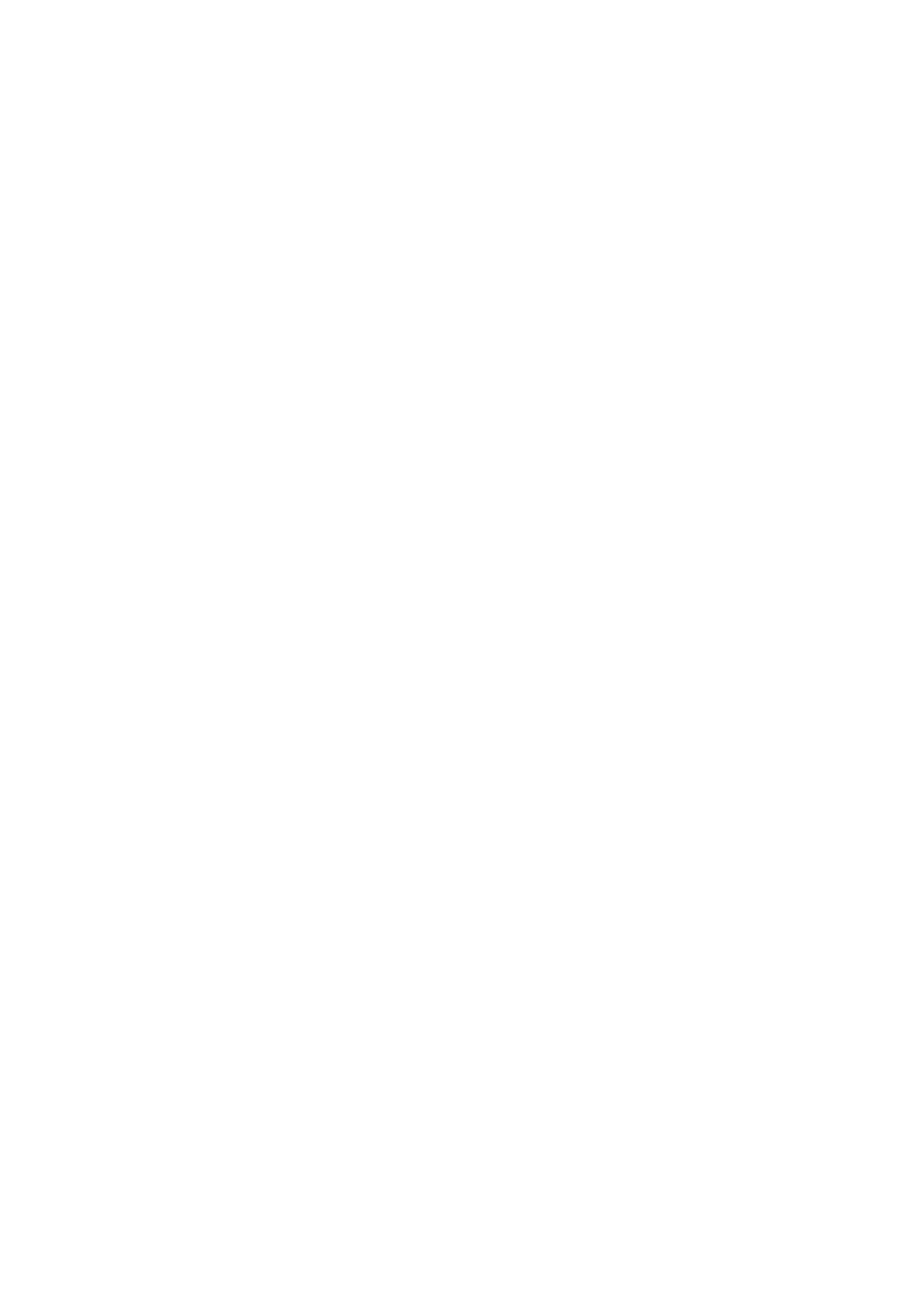# <span id="page-33-0"></span>**5. Where to find information about new and upcoming funding opportunities?**

When searching for new financing opportunities, it is useful to maintain a list of websites that publish information on upcoming opportunities on regular bases. Signing up for their newsletters and/or following them on social media is the most efficient way of staying informed.

A first step could be to sign up for the European Committee of the Regions newsletter to receive information on policy updates relevant to LRAs as well as new publications and events:

[https://cor.europa.eu/en/news/Pages/enewsletter.aspx?utm\\_source=SharedLink](https://cor.europa.eu/en/news/Pages/enewsletter.aspx?utm_source=SharedLink&utm_medium=ShortURL&utm_campaign=newsletter-) [&utm\\_medium=ShortURL&utm\\_campaign=newsletter-](https://cor.europa.eu/en/news/Pages/enewsletter.aspx?utm_source=SharedLink&utm_medium=ShortURL&utm_campaign=newsletter-)

#### **Delegations of the European Union:**

- **Albania**: [https://eeas.europa.eu/delegations/albania\\_en](https://eeas.europa.eu/delegations/albania_en) *Contact point:* [https://eeas.europa.eu/delegations/albania/area/contacts\\_en](https://eeas.europa.eu/delegations/albania/area/contacts_en)
- **BiH:** <https://europa.ba/> *Contact point:* [http://europa.ba/?page\\_id=474](http://europa.ba/?page_id=474)
- Kosovo: [https://eeas.europa.eu/delegations/kosovo\\_en](https://eeas.europa.eu/delegations/kosovo_en) *Contact point:* [https://eeas.europa.eu/delegations/kosovo/area/contacts\\_en](https://eeas.europa.eu/delegations/kosovo/area/contacts_en)
- **Montenegro:** [https://eeas.europa.eu/delegations/montenegro\\_en](https://eeas.europa.eu/delegations/montenegro_en) *Contact point:* [https://eeas.europa.eu/delegations/montenegro/area/contacts\\_en](https://eeas.europa.eu/delegations/montenegro/area/contacts_en)
- **North Macedonia:** [https://eeas.europa.eu/delegations/republic-north](https://eeas.europa.eu/delegations/republic-north-macedonia_en)[macedonia\\_en](https://eeas.europa.eu/delegations/republic-north-macedonia_en) *Contact point:* [https://eeas.europa.eu/delegations/republic-north](https://eeas.europa.eu/delegations/republic-north-macedonia/area/contacts_en)[macedonia/area/contacts\\_en](https://eeas.europa.eu/delegations/republic-north-macedonia/area/contacts_en)
- **Serbia:** [https://eeas.europa.eu/delegations/serbia\\_en](https://eeas.europa.eu/delegations/serbia_en) *Contact point:* [https://eeas.europa.eu/delegations/serbia/area/contacts\\_en](https://eeas.europa.eu/delegations/serbia/area/contacts_en)
- **Turkey:** [https://www.avrupa.info.tr](https://www.avrupa.info.tr/) *Contact point:* <https://www.avrupa.info.tr/tr/bize-ulasin-250>

#### **National IPA coordinators**

[https://ec.europa.eu/neighbourhood-enlargement/enlargement-policy/overview](https://ec.europa.eu/neighbourhood-enlargement/enlargement-policy/overview-instrument-pre-accession-assistance/national-ipa-coordinators_en)[instrument-pre-accession-assistance/national-ipa-coordinators\\_en](https://ec.europa.eu/neighbourhood-enlargement/enlargement-policy/overview-instrument-pre-accession-assistance/national-ipa-coordinators_en)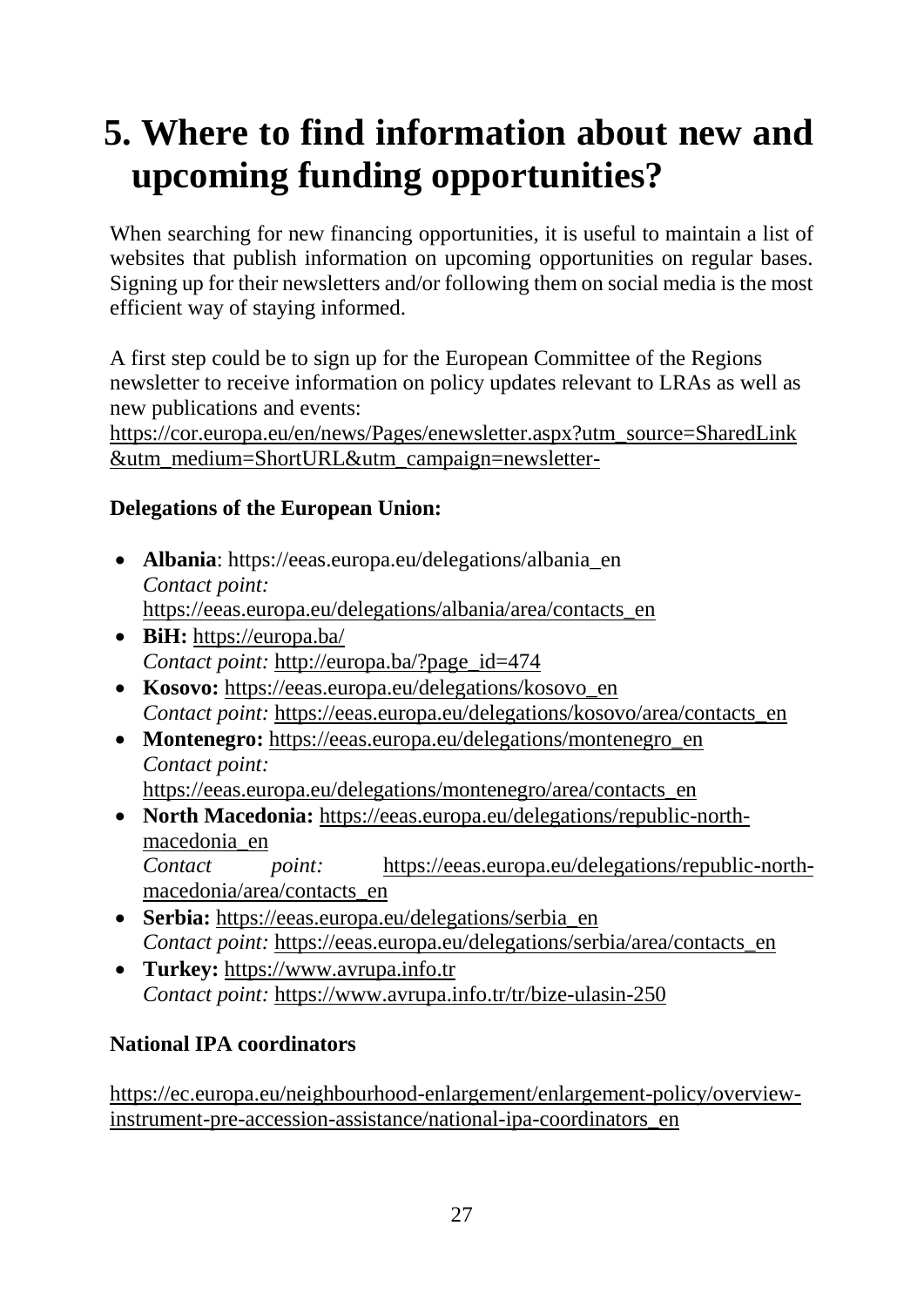#### **EU Enlargement portal**

News section with updates on financial cooperation between the enlargement countries and the EU.

*More information:* https://ec.europa.eu/neighbourhood-enlargement/news en

#### **Network of Associations of Local Authorities of South-East Europe**

Gathering 14 associations of local authorities in the Southeast Europe, NALAS represent approximately 9,000 LRAs in the region. The website contains information on, e.g., upcoming events and funding opportunities. *More information:* <http://www.nalas.eu/News>

#### **Western Balkan countries Research Technology Innovation**

The platform gathers information on research, technology, and innovation, including on funding opportunities, in the Western Balkans. *More information:* <https://wbc-rti.info/object/call/open>

#### **Regional Cooperation Council (RCC)**

Co-funded by the EU regional cooperation framework for the South-East Europe that supports investment into competitiveness, development of human capital, digital transformation, justice, and environmental projection through dedicated projects.

*More information:* <https://www.rcc.int/home>

#### **Regional School of Public Administration (ReSPA)**

Funded by the EU regional hub in the Western Balkans focused on capacitybuilding of the public administration in Western Balkans as well as support of regional cooperation and acceleration of public administration reforms. *More information:* [https://www.respaweb.eu](https://www.respaweb.eu/)

#### **Disaster Preparedness and Prevention Initiative for South Eastern Europe (DPPI SEE)**

A regional initiative establishing a cohesive regional strategy for disaster preparedness and prevention across Albania, Bosnia and Herzegovina, Bulgaria, Croatia, North Macedonia, Montenegro, Romania, Serbia, Slovenia, and Turkey. *More information:* [http://www.dppi.info](http://www.dppi.info/)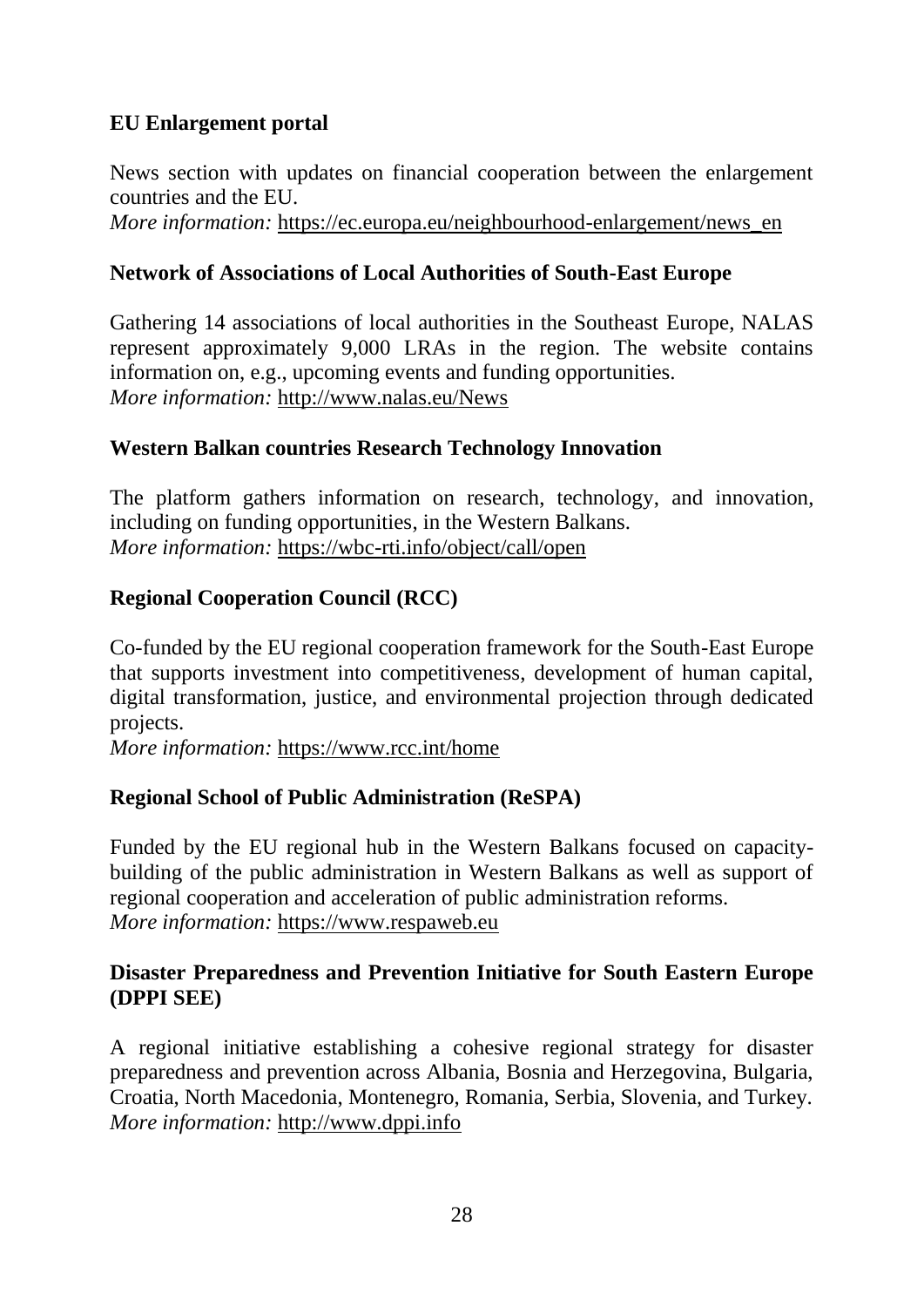#### **Covenant of Mayors (CoM)**

The 2020 EU Climate and Energy Package – adopted in 2008 – prompted the EC to endorse and support the efforts deployed by LRAs in the implementation of sustainable and energy efficiency (EE) policies by launching the Covenant of Mayors (CoM) initiative. The CoM is a unique bottom-up movement focused on reinforcing wider national efforts in carbon dioxide  $(CO<sub>2</sub>)$  reduction which has resulted in a great number of local and regional climate change mitigation projects and green investments. While the CoM does not provide direct financing to the signatory LRAs, the latter can participate in the dedicated peer-learning and twinning programmes<sup>34</sup> organised by the Covenant. *More information:* [https://www.eumayors.eu](https://www.eumayors.eu/)

#### **Macro-Regional Strategies**

 $\overline{a}$ 

The EU macro-regional strategies aim to "act as a bridge between EU and local policymaking"<sup>35</sup>. Currently, four countries from the region under study are encompassed by two of them: EU Strategy for the Adriatic and Ionian Region (EUSAIR, Albania, Bosnia and Herzegovina, Montenegro, North Macedonia, and Serbia) and EU Strategy for the Danube Region (EUSDR, Bosnia and Herzegovina, Montenegro, and Serbia). Under the strategies, LRAs cannot apply for funding, but may receive assistance in enhancing the visibility and outreach of their ongoing projects.

*Contact point:* National Coordinators: EUSAIR <https://www.adriatic-ionian.eu/contacts/national-coordinators/> / EUSDR <https://danube-region.eu/contact/national-coordinators/> EUSAIR Pillar Coordinators: [https://www.adriatic-ionian.eu/contacts/pillar](https://www.adriatic-ionian.eu/contacts/pillar-coordinators/)[coordinators/](https://www.adriatic-ionian.eu/contacts/pillar-coordinators/) EUSAIR Facility Point Partners: [https://www.adriatic-ionian.eu/contacts/eusair](https://www.adriatic-ionian.eu/contacts/eusair-facility-point-partnership/)[facility-point-partnership/](https://www.adriatic-ionian.eu/contacts/eusair-facility-point-partnership/) EUSDR Strategy Points (DSP): [https://danube-region.eu/contact/danube](https://danube-region.eu/contact/danube-strategy-point/)[strategy-point/](https://danube-region.eu/contact/danube-strategy-point/) EUSDR Priority Areas Coordinators: [https://danube-region.eu/contact/priority](https://danube-region.eu/contact/priority-area-coordinators/)[area-coordinators/](https://danube-region.eu/contact/priority-area-coordinators/)

<sup>34</sup> [https://ec.europa.eu/info/news/launch-eu-covenant-mayors-peer-learning-programme-2021-jan-20\\_en.](https://ec.europa.eu/info/news/launch-eu-covenant-mayors-peer-learning-programme-2021-jan-20_en)

<sup>&</sup>lt;sup>35</sup> [http://ec.europa.eu/regional\\_policy/sources/cooperate/macro\\_region\\_strategy/pdf/mrs\\_factsheet\\_en.pdf](http://ec.europa.eu/regional_policy/sources/cooperate/macro_region_strategy/pdf/mrs_factsheet_en.pdf)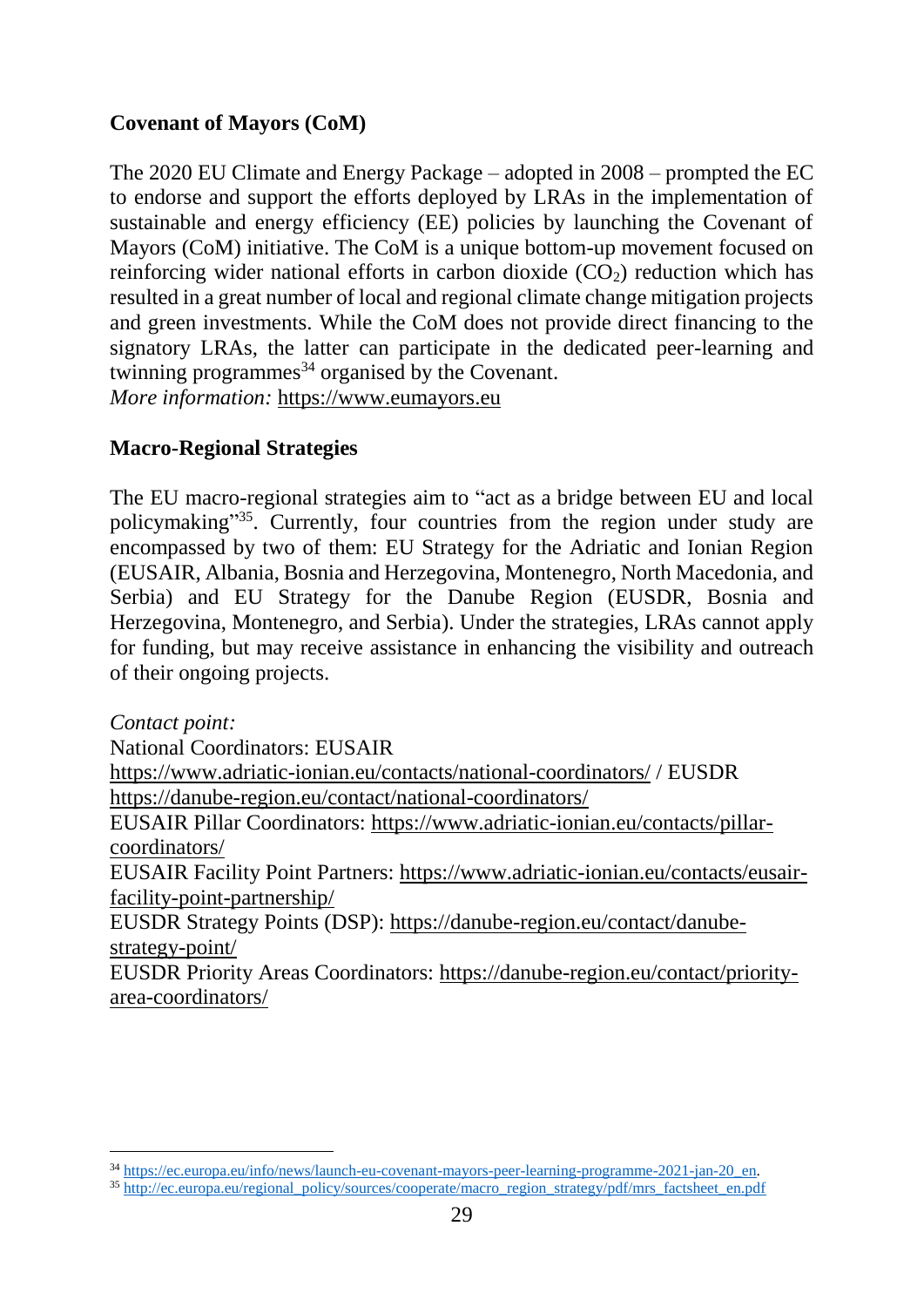## **Tips & tricks**

- $\triangleright$  Reach out to the LRAs mentioned in the brochure or on the programme websites as participants of successfully implemented projects to learn about their experiences in both applying for and implementing projects;
- $\triangleright$  Make use of the assistance given by contact points and do not hesitate to contact your local EU Delegation for information and assistance;
- $\triangleright$  Take part in events organised by the CoR, EU Delegations, individual programme management teams, and other institutions, such as: info days, brokerage events, and training sessions, among others;
- $\triangleright$  Read eligibility criteria carefully;
- $\triangleright$  Be proactive in reaching out to potential partners.